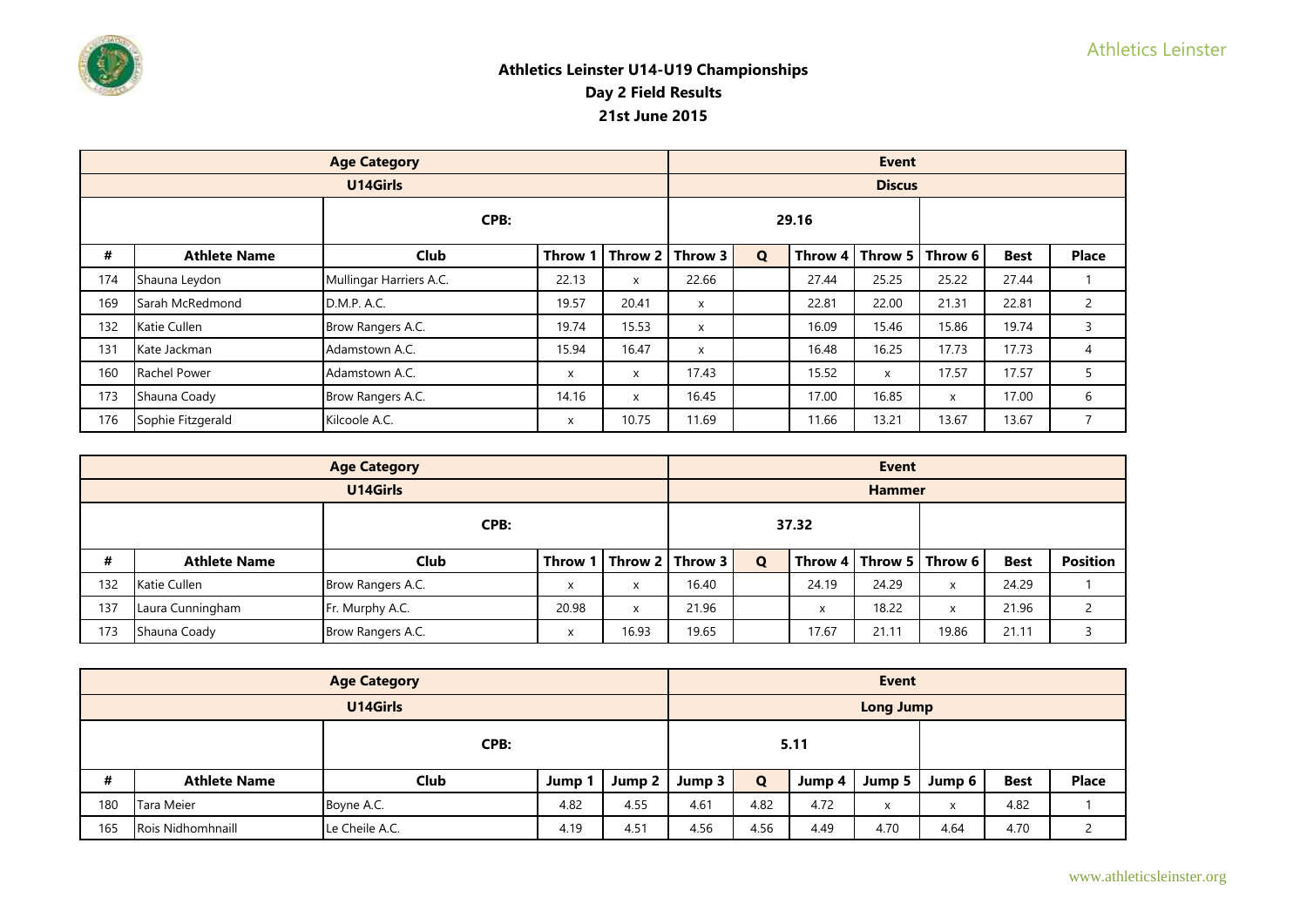

| 171 | Sarah-Rose Merrick     | Celbridge A.C.            | 4.33 | 3.99         | 4.20 | 4.33 | 4.03 | 4.19 | 4.52 | 4.52 | 3              |
|-----|------------------------|---------------------------|------|--------------|------|------|------|------|------|------|----------------|
| 88  | Abigail Dunne          | Naas A.C.                 | 4.05 | 4.23         | 4.49 | 4.49 | 4.41 | 4.51 | 4.44 | 4.51 | 4              |
| 153 | Nicola Groenewald      | Mullingar Harriers A.C.   | 4.42 | 4.31         | 4.06 | 4.42 | 4.14 | 4.51 | 4.22 | 4.51 | 5              |
| 183 | Vanessa Kiernan        | Fr. Murphy A.C.           | 4.25 | 4.21         | 4.32 | 4.32 | 4.28 | X    | 3.93 | 4.32 | 6              |
| 162 | Rebecca Molloy         | Roundwood & District A.C. | 3.80 | 4.02         | 4.11 | 4.11 | 4.27 | X    | 4.12 | 4.27 | $\overline{7}$ |
| 87  | Abbie Sheridan         | Ardee & District A.C.     | 4.08 | 3.98         | 4.26 | 4.26 | 4.02 | X    | X    | 4.26 | 8              |
| 117 | Emma Coroner           | Ratoath A.C.              | 4.08 | $\mathsf{x}$ | 3.72 | 4.08 |      |      |      | 4.08 | 9              |
| 817 | Naomi Thompson         | Blackrock A.C. (Louth)    | 3.94 | 3.90         | 4.06 | 4.06 |      |      |      | 4.06 | 10             |
| 176 | Sophie Fitzgerald      | Kilcoole A.C.             | 3.83 | 3.64         | 4.02 | 4.02 |      |      |      | 4.02 | 11             |
| 168 | Sarah Clarke           | Blackrock A.C. (Louth)    | 3.98 | 3.71         | 3.93 | 3.98 |      |      |      | 3.98 | 12             |
| 100 | <b>Blanaid Fogarty</b> | Enniscorthy Juvenile A.C. | 3.91 | 3.78         | 3.84 | 3.91 |      |      |      | 3.91 | 13             |
| 144 | Maeve Hayes            | St. Pauls (Wexford) A.C.  | 3.79 | 3.91         | 3.79 | 3.91 |      |      |      | 3.91 | 14             |
| 97  | Aoife Tyrrell          | Edenderry A.C.            | 3.33 | $\mathsf{x}$ | 3.60 | 3.60 |      |      |      | 3.60 | 15             |
| 130 | Kate Faller            | Athlone I.T. A.C.         | 3.48 | 3.34         | 3.16 | 3.48 |      |      |      | 3.48 | 16             |
| 111 | Dearbhail Cuddy        | Ballyfin A.C.             | 3.35 | 2.96         | 3.36 | 3.36 |      |      |      | 3.36 | 17             |
| 159 | Precious Obasohan      | Enniscorthy Juvenile A.C. | 3.19 | 3.03         | 3.14 | 3.19 |      |      |      | 3.19 | 18             |
| 150 | Muireann Hore          | Taghmon A.C.              | X    | 1.78         | 2.10 | 2.10 |      |      |      | 2.10 | 19             |

|     |                     |                             | <b>Event</b> |       |                   |   |       |                |                             |             |              |
|-----|---------------------|-----------------------------|--------------|-------|-------------------|---|-------|----------------|-----------------------------|-------------|--------------|
|     |                     | U15Girls                    |              |       |                   |   |       | <b>Javelin</b> |                             |             |              |
|     |                     | CPB:                        |              |       |                   |   | 35.29 |                |                             |             |              |
| #   | <b>Athlete Name</b> | <b>Club</b>                 | Throw 1      |       | Throw 2   Throw 3 | Q |       |                | Throw 4   Throw 5   Throw 6 | <b>Best</b> | <b>Place</b> |
| 320 | Nikki O'Neill       | Newbridge A.C.              | 34.90        | 31.06 | 28.62             |   | 30.35 | 33.25          | 33.99                       | 34.90       |              |
| 290 | Hannah Kelly        | Kilkenny City Harriers A.C. | 31.35        | 27.30 | 29.72             |   | 25.74 | 31.77          | 28.23                       | 31.77       |              |
| 302 | Katelyn Quinn       | Glenmore A.C.               | 25.97        | 26.62 | 22.58             |   | 25.25 | 30.08          | 26.20                       | 30.08       | 3            |
| 266 | Aoife Jane Lenehan  | Cushinstown A.C.            | 23.53        | 21.16 | 23.96             |   | 21.67 | 22.70          | 24.74                       | 24.74       | 4            |
| 337 | Sonia Mooney        | Adamstown A.C.              | 21.24        | 22.75 | 21.08             |   | 24.64 | 21.78          | 20.15                       | 24.64       |              |
| 283 | Eve Kehoe           | Suncroft A.C.               | 20.56        | 19.39 | 19.36             |   | 14.07 | 18.60          | 22.41                       | 22.41       | 6            |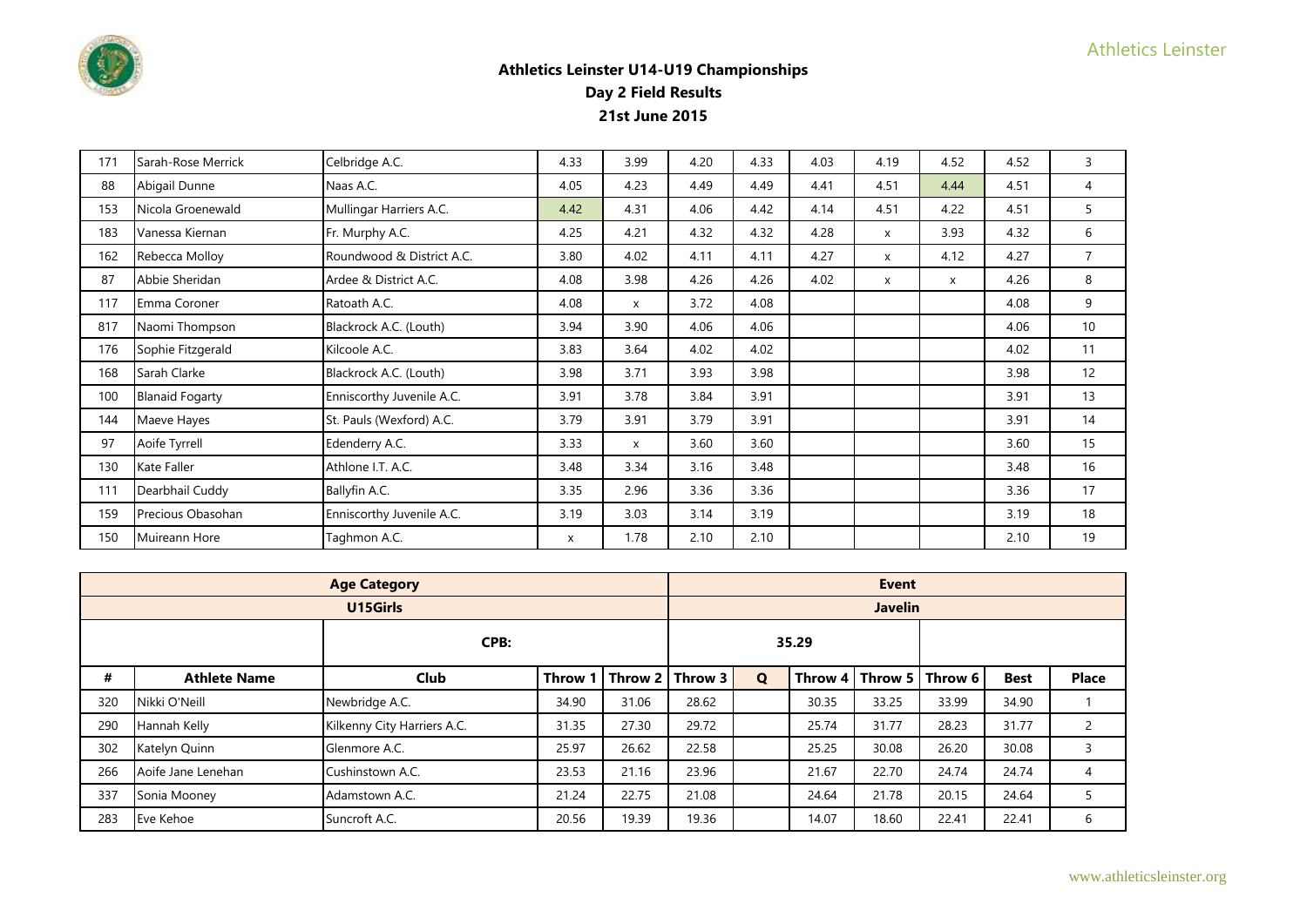

| 308 | O'Shea<br>Leah l | Newbridge A.C. |                        | 1 F 0 7<br>0.0، د. | 18.93 | 15.82 |       | 17.20<br>ت ے ، ا | 18.93 |  |
|-----|------------------|----------------|------------------------|--------------------|-------|-------|-------|------------------|-------|--|
| 275 | Ciara Matthews   | Dunleer A.C.   | $\overline{ }$<br>1.42 | .<br>ر. ا          | 13.46 |       | 14.00 | 16.40            | 16.40 |  |

|     |                     | <b>Age Category</b>         |         |         |         |             |       | <b>Event</b>      |         |             |                 |
|-----|---------------------|-----------------------------|---------|---------|---------|-------------|-------|-------------------|---------|-------------|-----------------|
|     |                     | U15Girls                    |         |         |         |             |       | <b>Shot Putt</b>  |         |             |                 |
|     |                     | CPB:                        |         |         |         |             | 12.36 |                   |         |             |                 |
| #   | <b>Athlete Name</b> | Club                        | Throw 1 | Throw 2 | Throw 3 | $\mathbf Q$ |       | Throw 4   Throw 5 | Throw 6 | <b>Best</b> | <b>Place</b>    |
| 305 | Katie Murphy        | St. Peter's A.C.            | 11.54   | 11.31   | 10.31   | 11.54       | 11.50 | 12.18             | 12.03   | 12.18       | $\mathbf{1}$    |
| 310 | Lystus Ebosele      | Enniscorthy Juvenile A.C.   | 11.49   | 11.59   | 11.45   | 11.59       | 12.15 | 11.17             | 9.60    | 12.15       | $\overline{c}$  |
| 290 | Hannah Kelly        | Kilkenny City Harriers A.C. | 9.09    | 9.75    | 10.05   | 10.05       | 10.45 | 11.10             | 10.45   | 11.10       | 3               |
| 266 | Aoife Jane Lenehan  | Cushinstown A.C.            | 9.44    | 9.82    | 9.49    | 9.82        | 10.00 | 10.21             | X       | 10.21       | 4               |
| 279 | Eadaoin Stafford    | Adamstown A.C.              | 9.10    | 8.98    | X       | 9.10        | 9.46  | 9.08              | 8.89    | 9.46        | 5               |
| 346 | Therese Kelly       | Brow Rangers A.C.           | 8.99    | 9.07    | 9.31    | 9.31        | 9.17  | 9.04              | 9.28    | 9.31        | 6               |
| 283 | Eve Kehoe           | Suncroft A.C.               | 8.22    | 8.73    | 8.85    | 8.85        | 8.42  | 8.07              | 8.16    | 8.85        | $\overline{7}$  |
| 308 | Leah O'Shea         | Newbridge A.C.              | 6.93    | 6.72    | 6.43    | 6.93        | 6.86  | 6.59              | 6.16    | 6.93        | 8               |
| 294 | Ivie Okome          | Ratoath A.C.                | 5.63    | 6.73    | 6.73    | 6.73        |       |                   |         | 6.73        | 9               |
| 275 | Ciara Matthews      | Dunleer A.C.                | 6.19    | 6.38    | 6.30    | 6.38        |       |                   |         | 6.38        | 10 <sup>°</sup> |
| 267 | Aoife Swords        | Trim A.C.                   | x       | x       | 5.89    | 5.89        |       |                   |         | 5.89        | 11              |

|      |                     | <b>Age Category</b> |       |                          | <b>Event</b>                |             |       |                          |                             |             |              |  |
|------|---------------------|---------------------|-------|--------------------------|-----------------------------|-------------|-------|--------------------------|-----------------------------|-------------|--------------|--|
|      |                     | U16Girls            |       |                          |                             |             |       | <b>Discus</b>            |                             |             |              |  |
| CPB: |                     |                     |       |                          |                             |             | 32.74 |                          |                             |             |              |  |
| #    | <b>Athlete Name</b> | Club                |       |                          | Throw 1   Throw 2   Throw 3 | $\mathbf Q$ |       |                          | Throw 4   Throw 5   Throw 6 | <b>Best</b> | <b>Place</b> |  |
| 459  | Marquerite Furlong  | Adamstown A.C.      | 25.15 | $\overline{\phantom{a}}$ | 29.81                       |             |       | 30.45                    | 31.59                       | 31.59       |              |  |
| 476  | Zoe Mohan           | Cushinstown A.C.    |       | -                        | 24.73                       |             | 27.03 | $\overline{\phantom{a}}$ | -                           | 27.03       |              |  |
| 425  | Amy Forde           | St. Killians A.C.   | 21.96 | 20.44                    | 23.69                       |             | 22.16 | 22.29                    | 19.22                       | 23.69       |              |  |
| 442  | Emma Kelly          | Brow Rangers A.C.   | 18.46 | 18.61                    | 20.88                       |             | 22.36 | 21.63                    | 22.91                       | 22.91       | 4            |  |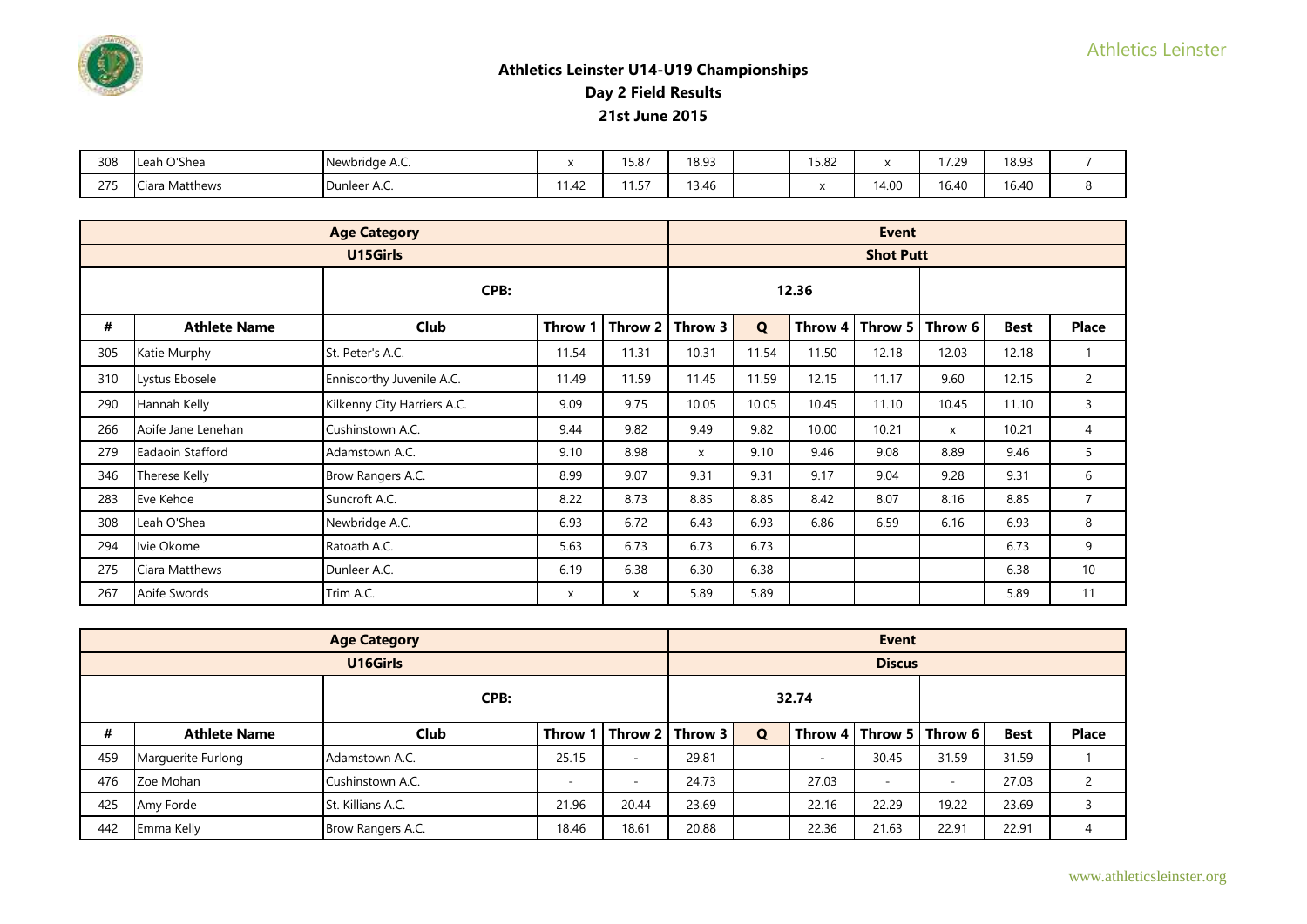

| 447             | Grainne Kelly         | Brow Rangers A.C.      |       | 21.35 | 21.14 | 21.62 | 22.66 |       | 22.66 |   |
|-----------------|-----------------------|------------------------|-------|-------|-------|-------|-------|-------|-------|---|
| 475             | Zara Power            | Adamstown A.C.         | 17.57 | 19.89 | 12.07 |       | 17.55 | 20.43 | 20.43 | h |
| 469             | Sarah Daly            | Na Fianna A.C.         | 15.72 | 18.77 | 18.89 | 18.86 | 17.23 | 20.28 | 20.28 |   |
| 423             | Aisling Byrne         | Na Fianna A.C.         | 20.17 | 18.15 | 18.65 |       | 18.83 |       | 20.17 |   |
| 47 <sup>°</sup> | <b>Shauna McMahon</b> | Blackrock A.C. (Louth) | 19.42 | ۰     |       | 18.29 | 19.88 | 19.48 | 19.88 |   |

|      |                     | <b>Age Category</b> |         |                 | <b>Event</b> |             |       |               |                             |             |              |  |
|------|---------------------|---------------------|---------|-----------------|--------------|-------------|-------|---------------|-----------------------------|-------------|--------------|--|
|      |                     | U16Girls            |         |                 |              |             |       | <b>Hammer</b> |                             |             |              |  |
| CPB: |                     |                     |         |                 |              |             | 45.70 |               |                             |             |              |  |
| #    | <b>Athlete Name</b> | <b>Club</b>         | Throw 1 | $ $ Throw 2 $ $ | Throw 3      | $\mathbf Q$ |       |               | Throw 4   Throw 5   Throw 6 | <b>Best</b> | <b>Place</b> |  |
| 469  | Sarah Daly          | Na Fianna A.C.      | 26.33   | 27.42           | 27.05        |             | 29.19 | X             | 27.93                       | 29.19       |              |  |
| 475  | Zara Power          | Adamstown A.C.      | 22.12   | 22.59           | X            |             | 27.74 | 28.69         | 26.77                       | 28.69       |              |  |
| 459  | Marquerite Furlong  | Adamstown A.C.      | 17.58   | 24.05           | 22.13        |             | X     | 23.19         | 25.82                       | 25.82       |              |  |
| 429  | Aoife Hanlon        | Fr. Murphy A.C.     | X       | 22.55           | 22.32        |             | 23.49 | 23.72         | 22.59                       | 23.72       | 4            |  |
| 442  | Emma Kelly          | Brow Rangers A.C.   | 20.75   | 22.24           | 21.56        |             | X     | 18.54         | 15.68                       | 22.24       |              |  |

|     | <b>Age Category</b> |                             |                          |                          |                          |             |        | <b>Event</b>             |                          |             |                 |
|-----|---------------------|-----------------------------|--------------------------|--------------------------|--------------------------|-------------|--------|--------------------------|--------------------------|-------------|-----------------|
|     |                     | U16Girls                    |                          |                          |                          |             |        | <b>Long Jump</b>         |                          |             |                 |
|     |                     | CPB:                        |                          |                          |                          |             | 5.67   |                          |                          |             |                 |
| #   | <b>Athlete Name</b> | Club                        | Jump 1                   | Jump 2                   | Jump 3                   | $\mathbf Q$ | Jump 4 | Jump 5                   | Jump 6                   | <b>Best</b> | <b>Position</b> |
| 452 | Katherine O'Connor  | Dundalk St. Gerards A.C.    | $\overline{\phantom{a}}$ | $\overline{\phantom{a}}$ | 5.47                     |             | 5.26   | 5.23                     | $\overline{\phantom{a}}$ | 5.47        |                 |
| 431 | Bronagh Walsh       | St. L. O'Toole A.C.         | 5.01                     | 5.21                     | $\overline{\phantom{a}}$ |             | 5.10   | $\overline{\phantom{a}}$ | $\overline{\phantom{a}}$ | 5.21        | $\mathbf{2}$    |
| 460 | Martyna Balcer      | Kilkenny City Harriers A.C. | 4.26                     | 4.33                     | 4.48                     |             | 4.73   | 4.64                     | $\overline{\phantom{a}}$ | 4.73        | 3               |
| 454 | Lara Curran         | Kildare A.C.                | 4.71                     | 4.65                     | $\overline{\phantom{a}}$ |             | 4.55   | 4.44                     | 4.30                     | 4.71        | 4               |
| 453 | Keelin White        | Clane A.C.                  | 4.20                     | 4.41                     | 4.11                     |             | 4.58   | 4.67                     | 4.59                     | 4.67        | 5               |
| 472 | Shauna White        | Cushinstown A.C.            | 3.96                     | 3.97                     | 4.26                     |             | 4.38   | 4.42                     | 4.52                     | 4.52        | 6               |
| 347 | Tunmise Akinyemi    | Enniscorthy Juvenile A.C.   | 2.65                     | 2.90                     | 3.28                     |             | 3.12   | 2.88                     | 3.16                     | 3.28        |                 |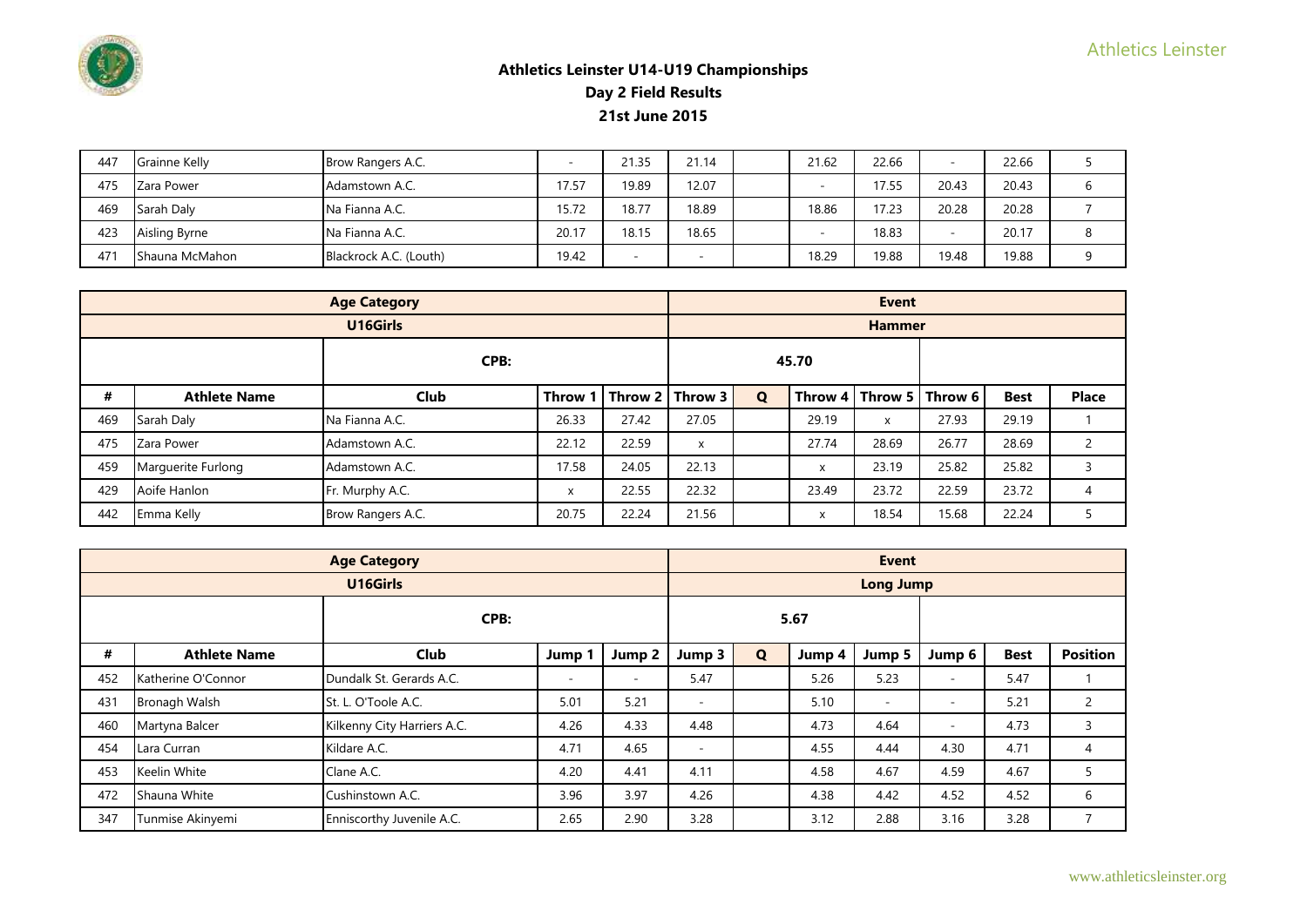

|             |                     | <b>Age Category</b>     |            |       |                             |   |       | <b>Event</b>   |                             |             |              |
|-------------|---------------------|-------------------------|------------|-------|-----------------------------|---|-------|----------------|-----------------------------|-------------|--------------|
|             |                     | U17Girls                |            |       |                             |   |       | <b>Javelin</b> |                             |             |              |
| <b>CPB:</b> |                     |                         |            | 35.04 |                             |   |       |                |                             |             |              |
| #           | <b>Athlete Name</b> | Club                    |            |       | Throw 1   Throw 2   Throw 3 | Q |       |                | Throw 4   Throw 5   Throw 6 | <b>Best</b> | <b>Place</b> |
| 596         | <b>Grace Cacey</b>  | Eire Og Corra Choill    | 36.59      | 28.03 | 35.99                       |   | 35.92 | 38.10          | 39.05                       | 39.05       |              |
| 562         | Veronica Flood      | <b>Ballon Rathoe AC</b> | 14.46<br>- |       |                             |   | 15.32 | 14.76          | 16.45                       | 16.45       |              |

|      |                      | <b>Age Category</b>     |                |       | <b>Event</b>          |             |              |               |                             |             |              |  |
|------|----------------------|-------------------------|----------------|-------|-----------------------|-------------|--------------|---------------|-----------------------------|-------------|--------------|--|
|      |                      | U17Girls                |                |       |                       |             |              | <b>Discus</b> |                             |             |              |  |
| CPB: |                      |                         |                | 35.32 |                       |             |              |               |                             |             |              |  |
| #    | <b>Athlete Name</b>  | Club                    | Throw 1        |       | l I Throw 2   Throw 3 | $\mathbf Q$ |              |               | Throw 4   Throw 5   Throw 6 | <b>Best</b> | <b>Place</b> |  |
| 583  | Niamh Fogarty        | Mullingar Harriers A.C. |                | 35.51 | x                     |             | 33.26        | 35.85         | 36.59                       | 36.59       |              |  |
| 586  | Nicole Kehoe-Dowling | St. Abbans A.C.         | 28.29          | 26.71 | 27.39                 |             | $\mathbf{v}$ | X             | 27.11                       | 28.29       |              |  |
| 746  | Anne-Marie Torsney   | Fingallians A.C.        | 36.66<br>38.59 |       | x                     |             |              | 39.73         | 36.41                       | 39.73       | <b>GUEST</b> |  |

|      |                     | <b>Age Category</b> |       |        | Event  |              |        |                    |        |             |              |  |
|------|---------------------|---------------------|-------|--------|--------|--------------|--------|--------------------|--------|-------------|--------------|--|
|      |                     | U18Girls            |       |        |        |              |        | <b>Triple Jump</b> |        |             |              |  |
| CPB: |                     |                     |       | 11.49  |        |              |        |                    |        |             |              |  |
| #    | <b>Athlete Name</b> | <b>Club</b>         | Jump  | Jump 2 | Jump 3 | $\mathbf{o}$ | Jump 4 | Jump 5             | Jump 6 | <b>Best</b> | <b>Place</b> |  |
| 699  | Sophie McCabe       | Bree A.C.           | 10.47 | X      | X      |              | 10.85  | X                  | X      | 10.85       |              |  |
| 658  | Aoibhin Lenehan     | Celbridge A.C.      | 8.40  | 8.19   | 9.18   |              | 9.07   | 9.12               | 8.76   | 9.18        |              |  |
| 682  | Laura Quigley       | Celbridge A.C.      | 8.81  | 3.34   | X      |              |        | 8.88               | 9.17   | 9.17        |              |  |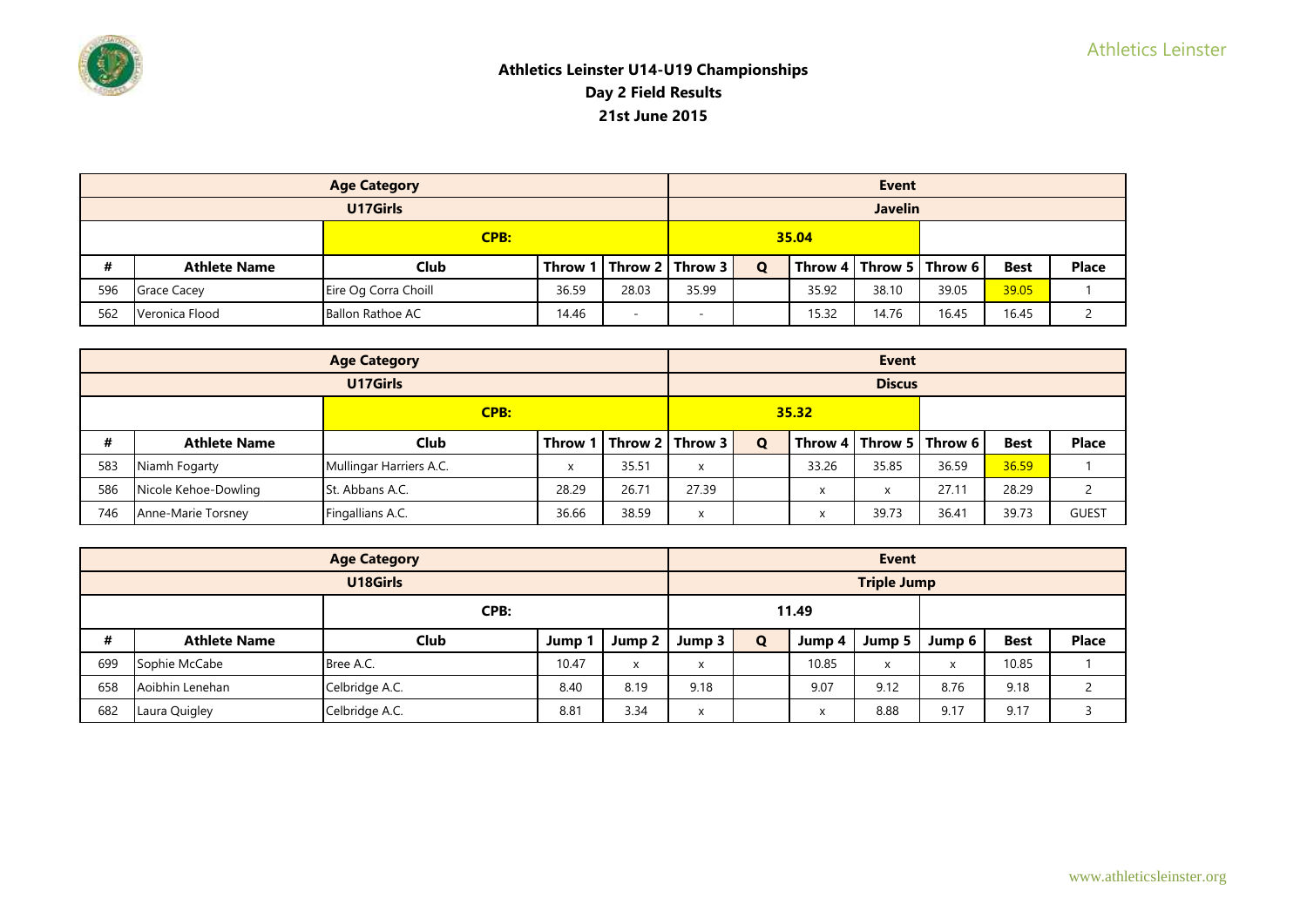

|      |                     | <b>Age Category</b>                                                               |       |       | <b>Event</b>                |   |       |               |                             |             |              |  |
|------|---------------------|-----------------------------------------------------------------------------------|-------|-------|-----------------------------|---|-------|---------------|-----------------------------|-------------|--------------|--|
|      |                     | U18Girls                                                                          |       |       |                             |   |       | <b>Hammer</b> |                             |             |              |  |
| CPB: |                     |                                                                                   |       | 45.66 |                             |   |       |               |                             |             |              |  |
| #    | <b>Athlete Name</b> | Club                                                                              |       |       | Throw 1   Throw 2   Throw 3 | Q |       |               | Throw 4   Throw 5   Throw 6 | <b>Best</b> | <b>Place</b> |  |
| 698  | Seodhna Hoey        | Portlaoise A.C.                                                                   | 50.69 | 50.67 | 50.63                       |   | 50.00 | 51.09         | 52.82                       | 52.82       |              |  |
| 670  | Ciara McGuire       | Na Fianna A.C.                                                                    | x     | 40.44 | 43.80                       |   | 42.34 | X             | X                           | 43.80       |              |  |
| 674  | Clodagh Read        | Donore Harriers<br>$\overline{\mathbf{v}}$<br>$\sqrt{}$<br>$\lambda$<br>$\lambda$ |       |       | x                           |   |       | 38.78         | X                           | 38.78       |              |  |

|      |                        | <b>Age Category</b>     |         |              | <b>Event</b>        |   |       |                |                             |             |              |
|------|------------------------|-------------------------|---------|--------------|---------------------|---|-------|----------------|-----------------------------|-------------|--------------|
|      |                        | U18Girls                |         |              |                     |   |       | <b>Javelin</b> |                             |             |              |
| CPB: |                        |                         |         | 36.72        |                     |   |       |                |                             |             |              |
| #    | <b>Athlete Name</b>    | Club                    | Throw 1 |              | l Throw 2   Throw 3 | Q |       |                | Throw 4   Throw 5   Throw 6 | <b>Best</b> | <b>Place</b> |
| 684  | Leah Hutton            | St. L. O'Toole A.C.     | 28.36   | 31.52        | 29.58               |   | 29.37 | 29.00          | 30.35                       | 31.52       |              |
| 677  | <b>Emma-Jude Lyons</b> | Mullingar Harriers A.C. | 27.25   | $\checkmark$ | 29.96               |   | 29.75 | 29.56          | 30.06                       | 30.06       |              |
| 691  | Niamh Kelly            | Boyne A.C.              |         | 22.78        | 22.06               |   | 24.78 | $\lambda$      | 29.32                       | 29.32       |              |

|     |                     | <b>Age Category</b> |        |        |        |             |        | <b>Event</b>     |        |             |                |
|-----|---------------------|---------------------|--------|--------|--------|-------------|--------|------------------|--------|-------------|----------------|
|     |                     | U18Girls            |        |        |        |             |        | <b>Long Jump</b> |        |             |                |
|     | CPB:                |                     |        |        |        |             | 5.69   |                  |        |             |                |
| #   | <b>Athlete Name</b> | <b>Club</b>         | Jump 1 | Jump 2 | Jump 3 | $\mathbf Q$ | Jump 4 | Jump 5           | Jump 6 | <b>Best</b> | <b>Place</b>   |
| 675 | Elizabeth Morland   | Cushinstown A.C.    | 5.79   | 5.76   | X      |             | X      | 5.54             | X      | 5.79        |                |
| 699 | Sophie McCabe       | Bree A.C.           | 5.04   | X      | 4.82   |             | 5.23   | $\mathsf{x}$     | X      | 5.23        | $\mathbf{2}$   |
| 655 | Alanna Gonsalves    | Trim A.C.           | 4.77   | X      | 4.84   |             | 4.95   | $\mathsf{x}$     | 4.92   | 4.95        | 3              |
| 691 | Niamh Kelly         | Boyne A.C.          | 4.51   | 4.76   | 4.91   |             | X      | 4.93             | X      | 4.93        | 4              |
| 682 | Laura Quigley       | Celbridge A.C.      | 4.73   | 4.45   | 4.30   |             | X      | 4.61             | X      | 4.73        | 5              |
| 653 | Ailis O'Shea        | Thomastown A.C.     | 4.59   | 4.70   | 4.42   |             | 4.26   | 4.49             | 4.47   | 4.70        | 6              |
| 658 | Aoibhin Lenehan     | Celbridge A.C.      | 4.40   | 3.93   | 4.30   |             | 4.00   | 4.59             | 4.39   | 4.59        | $\overline{7}$ |
| 665 | Caoimhe Landy       | Cushinstown A.C.    | X      | 3.97   | 4.48   |             | 3.60   | 4.23             | 4.44   | 4.48        | 8              |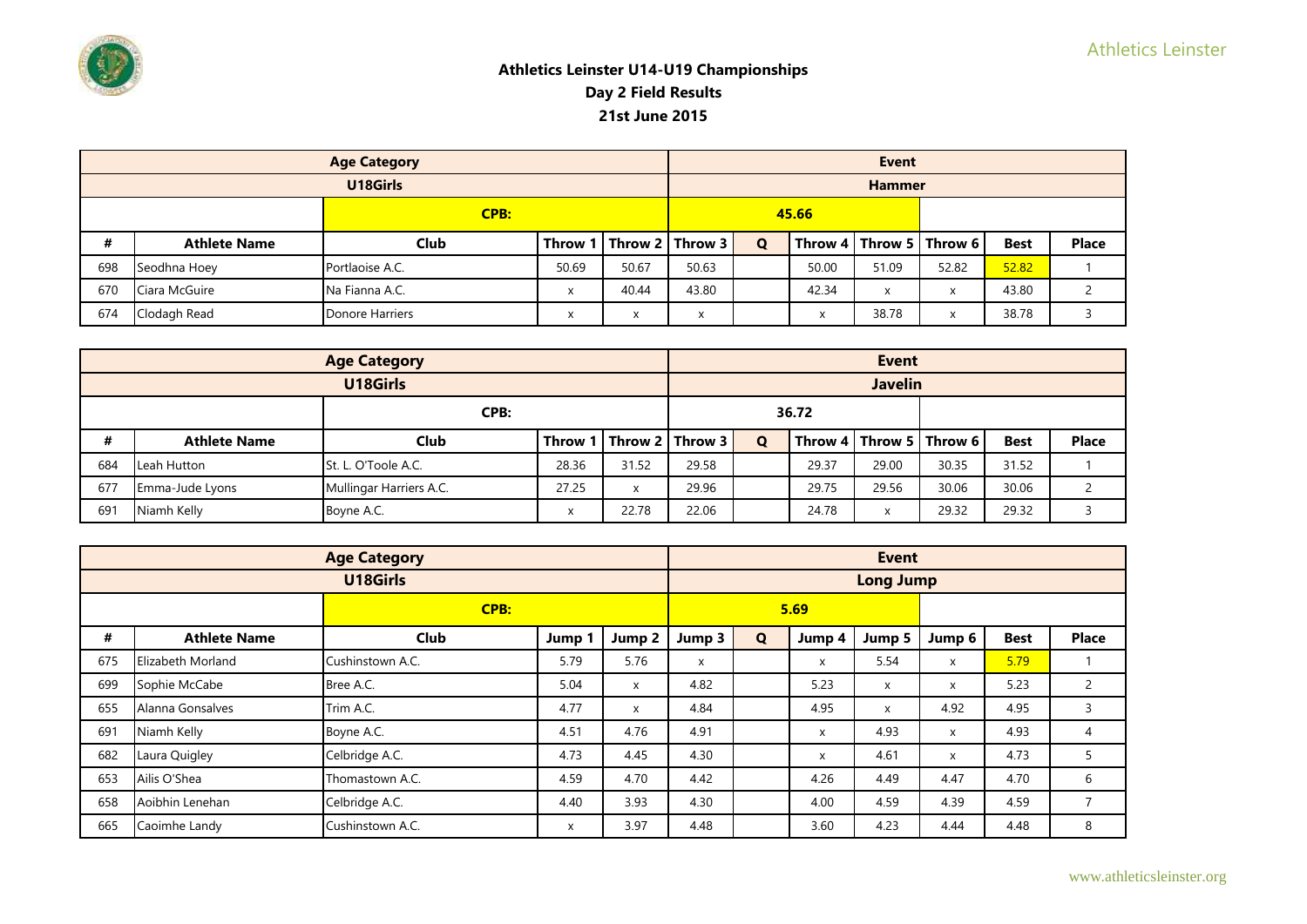| $- -$<br>676 | . .<br>Emily Jordan | <b>Lerhane</b><br>A.C.<br>тиан | the company's con-<br> | - -<br>$\overline{\phantom{a}}$<br>7.JU | - -<br>$\sim$<br>້.ບັ |  |  | $\lambda$ $\lambda$ $\lambda$ $\lambda$<br>$\sim$ |  |
|--------------|---------------------|--------------------------------|------------------------|-----------------------------------------|-----------------------|--|--|---------------------------------------------------|--|

|      |                      | <b>Age Category</b>                         |                   |       | <b>Event</b>                |             |       |               |                             |             |              |  |
|------|----------------------|---------------------------------------------|-------------------|-------|-----------------------------|-------------|-------|---------------|-----------------------------|-------------|--------------|--|
|      |                      | U19Girls                                    |                   |       |                             |             |       | <b>Discus</b> |                             |             |              |  |
| CPB: |                      |                                             |                   |       |                             |             | 41.67 |               |                             |             |              |  |
| #    | <b>Athlete Name</b>  | <b>Club</b>                                 |                   |       | Throw 1   Throw 2   Throw 3 | $\mathbf Q$ |       |               | Throw 4   Throw 5   Throw 6 | <b>Best</b> | <b>Place</b> |  |
| 746  | Anne-Marie Torsney   | Fingallians                                 | $\checkmark$<br>⋏ | x     | 43.03                       |             | 43.71 | 43.65         | X                           | 43.71       |              |  |
| 764  | Michelle O'Dea       | Celbridge A C                               | 24.03             | 20.45 | 28.30                       |             | 27.36 | 21.42         | 26.69                       | 28.30       |              |  |
| 753  | <b>Hannah Clarke</b> | Le Cheile A C                               | 12.91             | 13.17 | 15.53                       |             | 9.61  | X             | 12.05                       | 15.53       |              |  |
| 583  | Niamh Fogarty        | 37.00<br><b>Mullinger Harriers</b><br>37.49 |                   | X     |                             |             | 37.52 | 26.51         | 37.52                       | Guest       |              |  |

|                                                   |                     | <b>Age Category</b> |       |       |                             |              |       | <b>Event</b>   |                                                     |             |              |
|---------------------------------------------------|---------------------|---------------------|-------|-------|-----------------------------|--------------|-------|----------------|-----------------------------------------------------|-------------|--------------|
|                                                   | U19Girls            |                     |       |       |                             |              |       | <b>Javelin</b> |                                                     |             |              |
| CPB:                                              |                     |                     |       | 36.14 |                             |              |       |                |                                                     |             |              |
| #                                                 | <b>Athlete Name</b> | Club                |       |       | Throw 1   Throw 2   Throw 3 | $\mathbf{o}$ |       |                | $\mid$ Throw 4 $\mid$ Throw 5 $\mid$ Throw 6 $\mid$ | <b>Best</b> | <b>Place</b> |
| 766<br>26.85<br>Niamh Connaughton<br>Dunleer A.C. |                     |                     | 26.65 | 25.93 |                             | 27.42        | 26.80 | 24.08          | 27.42                                               |             |              |

|      | <b>Age Category</b>  |                          |                          |       | <b>Event</b>                |             |       |                          |                             |             |              |  |
|------|----------------------|--------------------------|--------------------------|-------|-----------------------------|-------------|-------|--------------------------|-----------------------------|-------------|--------------|--|
|      |                      | U14Boys                  |                          |       |                             |             |       | <b>Javelin</b>           |                             |             |              |  |
| CPB: |                      |                          |                          |       |                             | 31.42       |       |                          |                             |             |              |  |
| #    | <b>Athlete Name</b>  | <b>Club</b>              |                          |       | Throw 1   Throw 2   Throw 3 | $\mathbf Q$ |       |                          | Throw 4   Throw 5   Throw 6 | <b>Best</b> | <b>Place</b> |  |
| 82   | <b>Tom Martin</b>    | Suncroft A.C.            | 25.62                    | 28.10 | 24.06                       |             | 24.45 | 23.66                    | 26.22                       | 28.10       |              |  |
| 80   | <b>Tiernan Shine</b> | Naas A.C.                | 25.00                    | 24.05 | 26.90                       |             | 25.82 | 26.39                    | 25.69                       | 26.90       |              |  |
| 34   | Jacob Burke          | Castlecomer A.C.         | 23.64                    | 25.04 | 25.44                       |             | 19.56 | 19.91                    | 22.51                       | 25.44       |              |  |
| 15   | Ciaran Kehoe         | Brow Rangers A.C.        | 20.62                    | 21.12 | $\sim$                      |             | 20.49 | 19.57                    | $\sim$                      | 21.12       | 4            |  |
| 37   | James O'Kane         | Crookstown Millview A.C. | $\overline{\phantom{a}}$ | 19.81 | ٠                           |             | 18.94 | $\overline{\phantom{a}}$ | 20.27                       | 20.27       |              |  |
| 48   | Leon Sinnott         | Bree A.C.                | $\overline{\phantom{a}}$ | 19.99 | 16.20                       |             |       | 19.46                    | 12.93                       | 19.99       | 6            |  |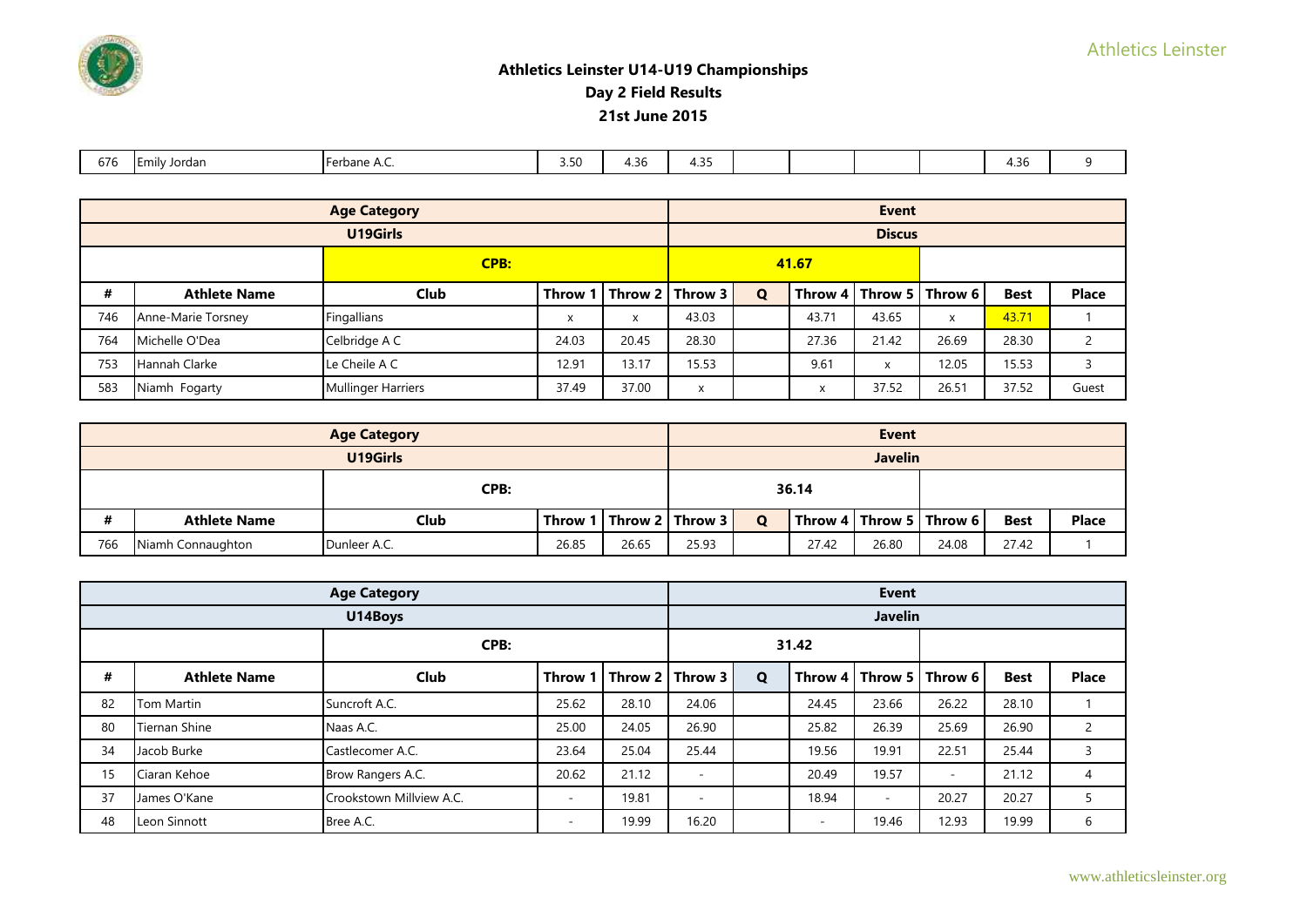

| 10   | Craig Wall   | Adamstown A.C.            | $\overline{A}$<br>14.44 | 17 22<br>. | 19.72<br>17.12                       |       | 1952<br>. | $4 - -$<br>$\sqrt{2}$<br>$\overline{1}$ . | 10.7 <sup>2</sup><br>J.I |  |
|------|--------------|---------------------------|-------------------------|------------|--------------------------------------|-------|-----------|-------------------------------------------|--------------------------|--|
| $-1$ | Ruairi Lyons | $ -$<br>Athlone I.T. A.C. | 9.40                    |            | $\sim$ $\sim$ $\sim$<br>. .<br>ر ر.ر | 10.55 |           |                                           | 10.55                    |  |

|    | <b>Age Category</b> |                          |         |         |         |                |                          | <b>Event</b>     |                          |             |                 |
|----|---------------------|--------------------------|---------|---------|---------|----------------|--------------------------|------------------|--------------------------|-------------|-----------------|
|    |                     | U14Boys                  |         |         |         |                |                          | <b>Shot Putt</b> |                          |             |                 |
|    | CPB:                |                          |         |         |         |                | 12.96                    |                  |                          |             |                 |
| #  | <b>Athlete Name</b> | Club                     | Throw 1 | Throw 2 | Throw 3 | $\overline{Q}$ | Throw 4                  | ∣ Throw 5 I      | Throw 6                  | <b>Best</b> | <b>Position</b> |
| 28 | Gergely Pap         | St. Pauls (Wexford) A.C. | 10.55   | 10.09   | 9.75    |                | 11.28                    | 10.55            | 11.55                    | 11.55       |                 |
| 68 | Philip Thornton     | Dunboyne A.C.            | 9.85    | 10.60   | 9.38    |                | $\sim$                   | 9.81             | 9.96                     | 10.60       | 2               |
| 40 | John Healy          | Crookstown Millview A.C. | 8.76    | 9.77    | 9.85    |                | 9.37                     | 10.09            | 10.09                    | 10.09       | 3               |
| 37 | James O'Kane        | Crookstown Millview A.C. | 6.97    | 9.25    | 8.74    |                | 8.75                     | 8.53             | 9.74                     | 9.74        | $\overline{4}$  |
| 45 | Kyran O'Regan       | Celbridge A.C.           | 8.72    | 9.58    | 9.09    |                | 8.48                     | 8.61             | 9.05                     | 9.58        | 5               |
| 71 | Robert Higgins      | Na Fianna A.C.           | 8.62    | 9.43    | 8.19    |                | 8.98                     | 9.21             | 8.05                     | 9.43        | 6               |
| 58 | Milan Mihaly Kovacs | St. Pauls (Wexford) A.C. | 7.67    | 7.12    | 7.27    |                | 8.11                     | 7.54             | 7.01                     | 8.11        | ⇁               |
| 2  | Aaron Smith         | Cilles A.C.              | 5.42    | 4.52    | 5.38    |                | $\overline{\phantom{a}}$ |                  | $\overline{\phantom{a}}$ | 5.42        | 8               |

|     | <b>Age Category</b> |                          |        |                          |        |   |        | <b>Event</b>             |        |             |                |
|-----|---------------------|--------------------------|--------|--------------------------|--------|---|--------|--------------------------|--------|-------------|----------------|
|     |                     | U15Boys                  |        |                          |        |   |        | <b>Long Jump</b>         |        |             |                |
|     | CPB:                |                          |        |                          |        |   | 6.07   |                          |        |             |                |
| #   | <b>Athlete Name</b> | Club                     | Jump 1 | Jump 2                   | Jump 3 | Q | Jump 4 | Jump 5                   | Jump 6 | <b>Best</b> | <b>Place</b>   |
| 223 | <b>Gabriel Bell</b> | St. Peter's A.C.         | $\sim$ | 5.48                     | 5.58   |   | ٠      | ٠                        | $\sim$ | 5.58        |                |
| 215 | Dylan O'Sullivan    | EnniscorthyA.C.          | $\sim$ | 4.56                     | 4.73   |   | 4.67   | 4.70                     | 4.96   | 4.96        | 2              |
| 207 | Daragh Casey        | Ratoath A.C.             | 4.90   | 4.81                     | 4.68   |   | 4.64   | 4.71                     | 4.67   | 4.90        | 3              |
| 239 | Luke Hennessy       | Crookstown Millview A.C. | 4.82   | 4.75                     | 4.68   |   | 4.25   | 4.47                     | 4.54   | 4.82        | 4              |
| 209 | Darragh McDonald    | St. Joseph's A.C.        | 4.52   | 3.98                     | 3.65   |   | 4.10   | 4.42                     | 4.71   | 4.71        | 5              |
| 196 | Callum Ledwidge     | Le Cheile A.C.           | 4.52   | 4.70                     | 4.11   |   | ٠      | $\overline{\phantom{a}}$ | 4.31   | 4.70        | 6              |
| 219 | Eoin O'Sullivan     | Le Cheile A.C.           | 4.59   | $\overline{\phantom{a}}$ | $\sim$ |   | 4.31   | 3.74                     | 4.52   | 4.59        | $\overline{7}$ |
| 189 | Andrew Heeney       | Le Cheile A.C.           | 4.35   | 4.58                     | 4.30   |   | ٠      | 4.27                     | $\sim$ | 4.58        | 8              |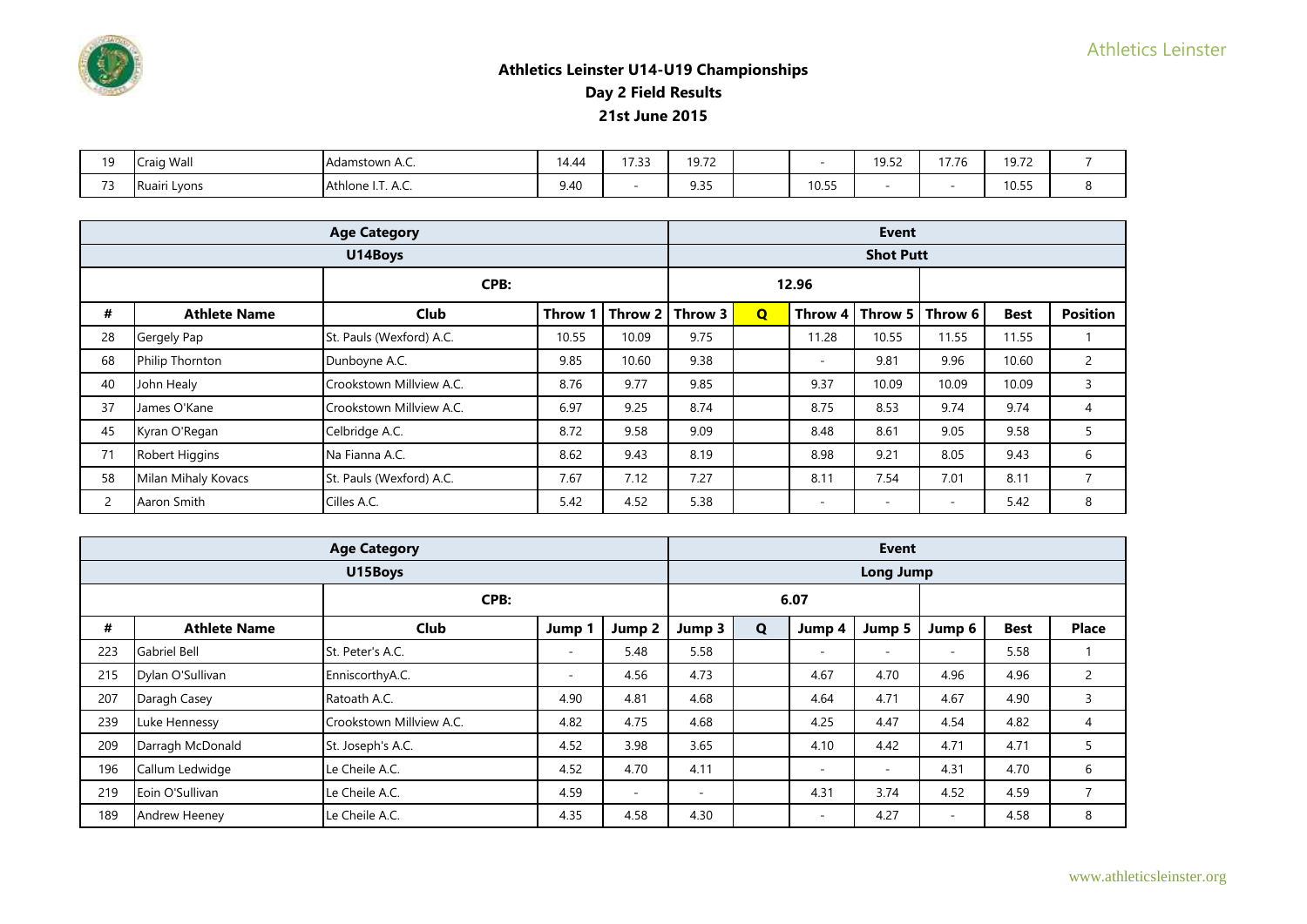

| 199 | .<br>Ciaran<br>. Smith | Cilles A.<br>$\cdot$ . $\sim$ | .25<br>◡.∟ | . .<br>ر.ر | 3.58 |  |  | $\sim$ $-$<br>しっしし |  |
|-----|------------------------|-------------------------------|------------|------------|------|--|--|--------------------|--|

|      | <b>Age Category</b>    |                         |         |             |         | <b>Event</b> |                   |                  |                             |             |              |  |  |
|------|------------------------|-------------------------|---------|-------------|---------|--------------|-------------------|------------------|-----------------------------|-------------|--------------|--|--|
|      |                        | U15Boys                 |         |             |         |              |                   | <b>Shot Putt</b> |                             |             |              |  |  |
| CPB: |                        |                         |         |             |         |              | 13.68             |                  |                             |             |              |  |  |
| #    | <b>Athlete Name</b>    | <b>Club</b>             | Throw 1 | $ $ Throw 2 | Throw 3 | Q            |                   |                  | Throw 4   Throw 5   Throw 6 | <b>Best</b> | <b>Place</b> |  |  |
| 202  | Conor Fogarty          | Mullingar Harriers A.C. | 13.35   | 13.75       | 12.62   |              | 13.19             | 13.35            | 13.71                       | 13.75       |              |  |  |
| 201  | <b>Connor McCarron</b> | Dundealgan A.C.         | 11.38   | X           | 11.78   |              | 10.66             | 11.01            | 11.21                       | 11.78       | 2            |  |  |
| 241  | Michael Hand           | St. Brendan's Birr A.C. | 11.10   | 11.52       | 10.85   |              | 11.41             | 11.56            | 11.21                       | 11.56       | 3            |  |  |
| 255  | Zack Denieffe          | Gowran A.C.             | 10.06   | 10.12       | 10.44   |              | $\checkmark$<br>∧ | 9.83             | 10.72                       | 10.72       | 4            |  |  |
| 214  | Dylan King             | Suncroft A.C.           | 10.62   | 9.91        | 9.09    |              | 9.43              | 9.70             | 9.59                        | 10.62       |              |  |  |
| 240  | Mayowa Olowu           | Le Cheile A.C.          | 5.76    | 7.55        | 9.22    |              | 8.98              | X                | 8.45                        | 9.22        | 6            |  |  |

|      |                     | <b>Age Category</b> |       |                          |        |   |        | <b>Event</b>             |                          |             |              |
|------|---------------------|---------------------|-------|--------------------------|--------|---|--------|--------------------------|--------------------------|-------------|--------------|
|      | U15Boys             |                     |       |                          |        |   |        | <b>Triple Jump</b>       |                          |             |              |
| CPB: |                     |                     |       |                          |        |   | 11.92  |                          |                          |             |              |
| #    | <b>Athlete Name</b> | Club                | Jump  | Jump 2                   | Jump 3 | O | Jump 4 | Jump 5                   | Jump 6                   | <b>Best</b> | <b>Place</b> |
| 210  | David Obasohan      | EnniscorthyA.C.     | 10.71 | $\overline{\phantom{a}}$ | 10.26  |   | 10.70  | $\overline{\phantom{a}}$ | 10.10                    | 10.71       |              |
| 249  | Sean O'Connor       | Naas A.C.           | 10.13 | 9.58                     | 9.66   |   | 9.59   | 9.55                     | $\overline{\phantom{a}}$ | 10.13       |              |

|      |                     | <b>Age Category</b> |       |           |                             |             |       | <b>Event</b>  |                             |             |                 |
|------|---------------------|---------------------|-------|-----------|-----------------------------|-------------|-------|---------------|-----------------------------|-------------|-----------------|
|      | U15Boys             |                     |       |           |                             |             |       | <b>Hammer</b> |                             |             |                 |
| CPB: |                     |                     |       |           | 47.32                       |             |       |               |                             |             |                 |
|      | <b>Athlete Name</b> | Club                |       |           | Throw 1   Throw 2   Throw 3 | $\mathbf Q$ |       |               | Throw 4   Throw 5   Throw 6 | <b>Best</b> | <b>Position</b> |
| 255  | Zack Denieffe       | Gowran A.C.         | 28.24 | 28.22     | 28.32                       |             | 29.49 | 30.44         | 28.65                       | 30.44       |                 |
| 213  | Dominic McCabe      | Cushinstown A.C.    |       | $\lambda$ | X                           |             | 19.6  |               | 22.33                       | 22.33       |                 |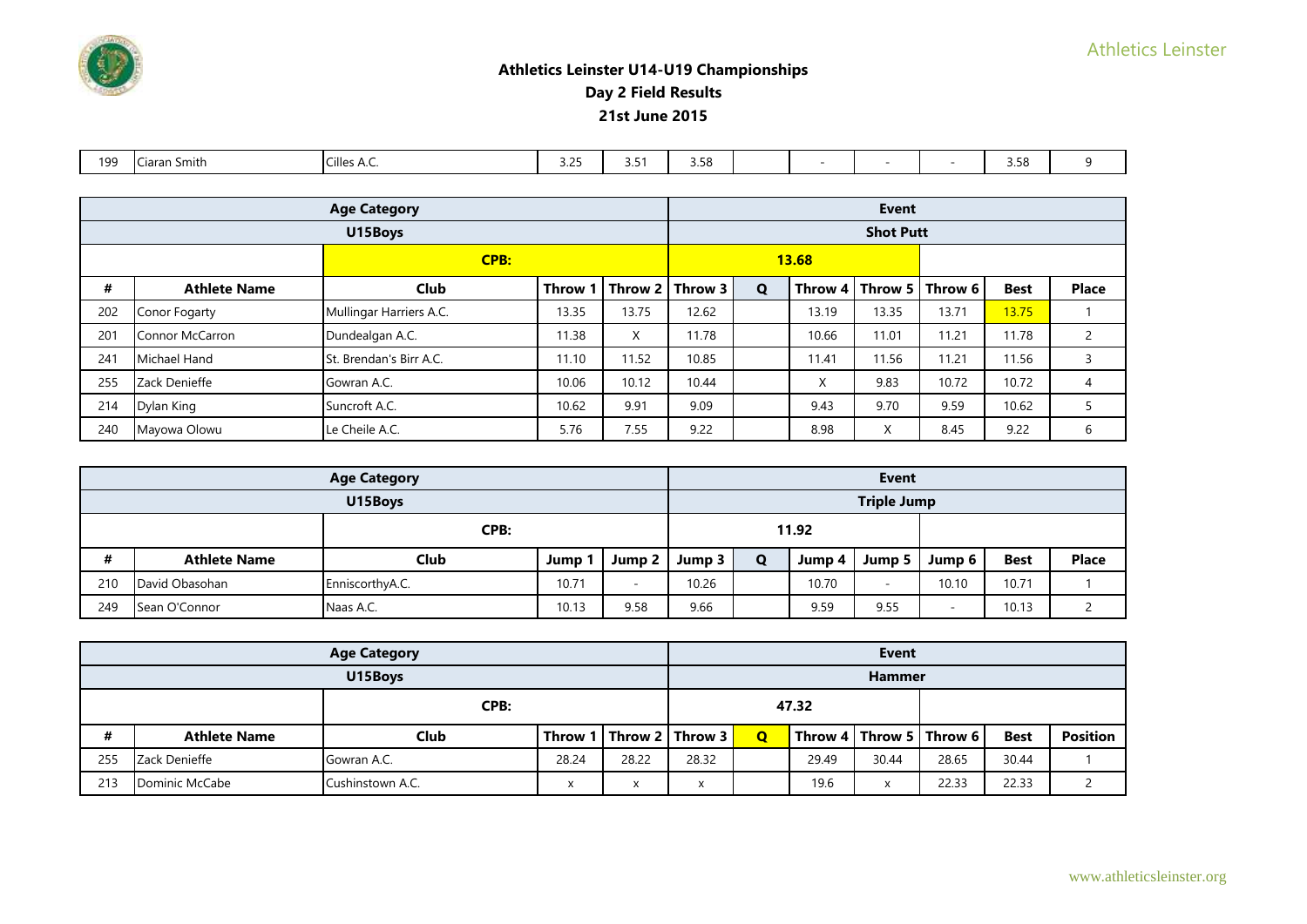

|     | <b>Age Category</b>  |                  |                          |                          |         | <b>Event</b> |                          |                          |                          |             |                 |  |  |
|-----|----------------------|------------------|--------------------------|--------------------------|---------|--------------|--------------------------|--------------------------|--------------------------|-------------|-----------------|--|--|
|     |                      | U16Boys          |                          |                          |         |              |                          | <b>Javelin</b>           |                          |             |                 |  |  |
|     | CPB:                 |                  |                          |                          |         |              | 48.58                    |                          |                          |             |                 |  |  |
| #   | <b>Athlete Name</b>  | <b>Club</b>      | Throw 1                  | Throw 2                  | Throw 3 | $\mathbf Q$  |                          | Throw $4 \mid$ Throw 5   | Throw 6                  | <b>Best</b> | <b>Position</b> |  |  |
| 396 | Liam Connaughton     | Dunleer A.C.     | 40.19                    | 45.43                    | 45.62   |              | 45.26                    | 44.11                    | 44.37                    | 45.62       |                 |  |  |
| 383 | Jack McWey           | Newbridge A.C.   | 40.27                    | 40.19                    | 40.08   |              | 44.37                    | 41.46                    | 42.34                    | 44.37       |                 |  |  |
| 400 | Mark Freeman         | Newbridge A.C.   | 30.69                    | $\overline{\phantom{a}}$ | 30.45   |              | 29.24                    | 31.77                    | 29.48                    | 31.77       | 3               |  |  |
| 360 | Cian Prendergast     | Suncroft A.C.    | 26.07                    | 28.56                    | 28.55   |              | 31.48                    | 27.64                    | 27.6                     | 31.48       | 4               |  |  |
| 374 | Dylan Colfer-Furlong | Taghmon A.C.     | 25.82                    | 26.48                    | $\sim$  |              | 22.68                    | 24.39                    | 24.22                    | 26.48       | 5               |  |  |
| 390 | Jeremiah Burke       | Castlecomer A.C. | 26.07                    | 25.73                    | 24.74   |              | 25.87                    | 26.05                    | 23.05                    | 26.07       | 6               |  |  |
| 362 | Cillian Smith        | Bohermeen A.C.   | 19.85                    | 18.70                    | 17.73   |              | $\overline{\phantom{a}}$ | $\overline{\phantom{a}}$ | $\overline{\phantom{0}}$ | 19.85       | $\overline{7}$  |  |  |
| 361 | Ciaran Connolly      | Le Cheile A.C.   | $\overline{\phantom{a}}$ | 15.62                    | $\sim$  |              | $\overline{\phantom{a}}$ | $\overline{\phantom{a}}$ | $\overline{\phantom{a}}$ | 15.62       | 8               |  |  |

|     | <b>Age Category</b> |                          |              |              |         |             |                          | <b>Event</b>             |                          |             |                |
|-----|---------------------|--------------------------|--------------|--------------|---------|-------------|--------------------------|--------------------------|--------------------------|-------------|----------------|
|     |                     | U16Boys                  |              |              |         |             |                          | <b>Shot Putt</b>         |                          |             |                |
|     |                     | CPB:                     |              |              |         |             | 15.45                    |                          |                          |             |                |
| #   | <b>Athlete Name</b> | Club                     | <b>Throw</b> | Throw 2      | Throw 3 | $\mathbf Q$ | Throw 4                  | Throw 5                  | Throw 6                  | <b>Best</b> | <b>Place</b>   |
| 407 | Padraig Hore        | Taghmon A.C.             | 13.78        | 14.23        | X       |             | 14.83                    | 15.04                    | 15.08                    | 15.08       |                |
| 385 | Jack Nyham          | Dunboyne A.C.            | 13.67        | 13.45        | X       |             | X                        | X                        | 14.03                    | 14.03       | $\overline{2}$ |
| 408 | Patrick Corrigan    | Suncroft A.C.            | 13.55        | $\mathsf{x}$ | 12.59   |             | 12.33                    | 11.78                    | 11.96                    | 13.55       | 3              |
| 366 | Conor O'Meara       | St. Brendan's Birr A.C.  | 10.63        | 10.31        | 10.81   |             | 9.54                     | 11.67                    | 11.32                    | 11.67       | 4              |
| 360 | Cian Prendergast    | Suncroft A.C.            | 10.51        | 10.38        | 10.85   |             | 11.67                    | 10.50                    | 11.31                    | 11.67       | 5              |
| 369 | Daniel Ecock        | Celbridge A.C.           | 9.67         | $\mathsf{x}$ | 9.93    |             | X                        | 10.08                    | X                        | 10.08       | 6              |
| 416 | Simon Jennings      | Bray Runners A.C.        | 9.66         | 8.85         | 9.37    |             | 9.04                     | 8.64                     | 9.38                     | 9.66        | $\overline{7}$ |
| 363 | Colin Grennan       | Rosenallis Kilcavan A.C. | 7.86         | 8.89         | 8.96    |             | 9.05                     | 8.95                     | 8.72                     | 9.05        | 8              |
| 362 | Cillian Smith       | Bohermeen A.C.           | x            | X            | 7.64    |             | $\sim$                   | $\overline{\phantom{a}}$ | $\sim$                   | 7.64        | 9              |
| 405 | Michael Abidoye     | EnniscorthyA.C.          | X            | 6.96         | 7.12    |             | $\overline{\phantom{a}}$ | $\overline{\phantom{a}}$ | $\overline{\phantom{a}}$ | 7.12        | 10             |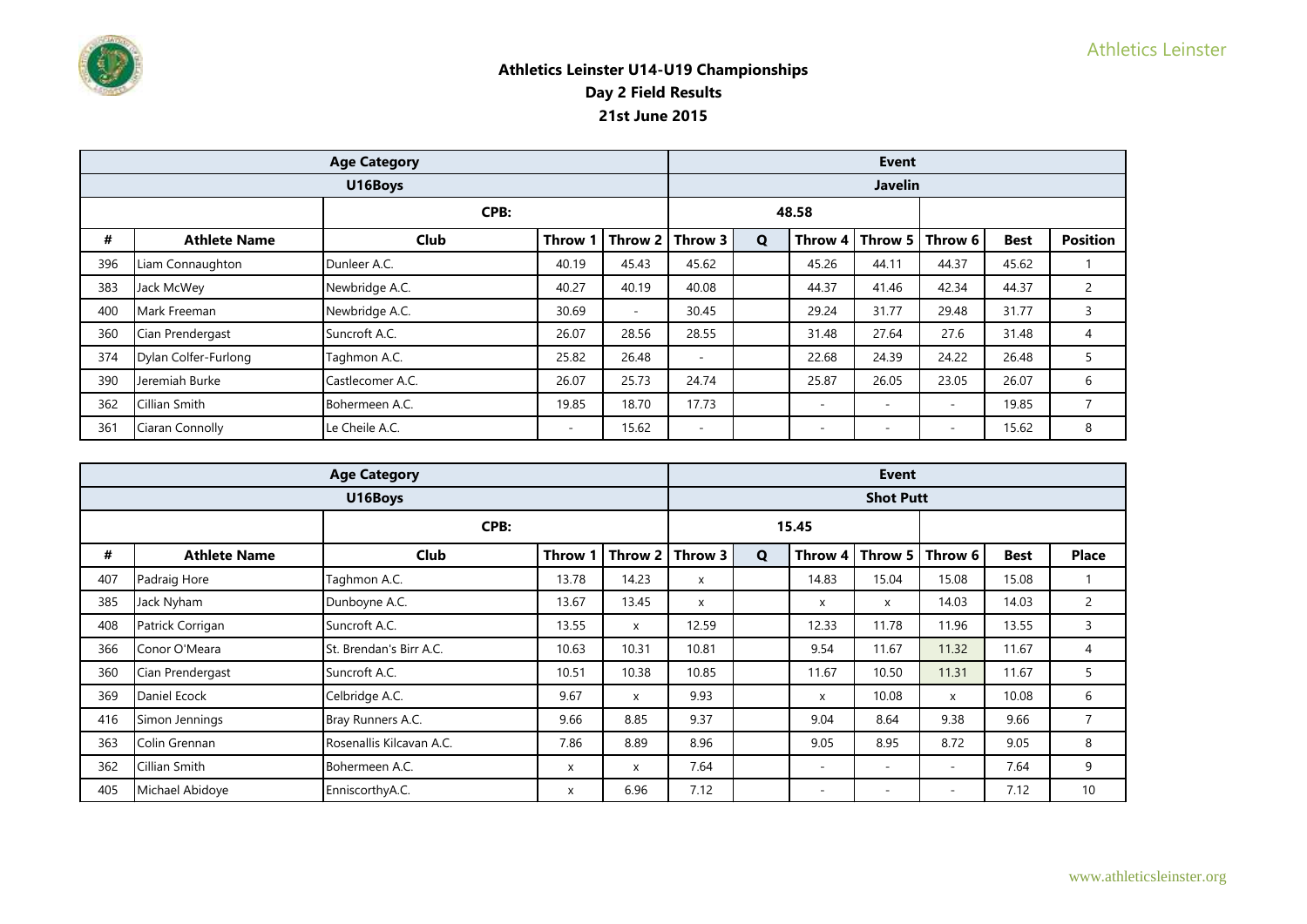

|      | <b>Age Category</b>   |                            |        |        |        | <b>Event</b> |        |                    |        |             |              |  |  |
|------|-----------------------|----------------------------|--------|--------|--------|--------------|--------|--------------------|--------|-------------|--------------|--|--|
|      |                       | U16Boys                    |        |        |        |              |        | <b>Triple Jump</b> |        |             |              |  |  |
| CPB: |                       |                            |        |        |        |              | 12.39  |                    |        |             |              |  |  |
| #    | <b>Athlete Name</b>   | <b>Club</b>                | Jump 1 | Jump 2 | Jump 3 | $\mathbf Q$  | Jump 4 | Jump 5             | Jump 6 | <b>Best</b> | <b>Place</b> |  |  |
| 354  | <b>Cathal Farrell</b> | Edenderry A.C.             | 10.69  | 10.64  | 10.42  |              | 10.56  | 11.09              | 10.78  | 11.09       |              |  |  |
| 420  | Thomas Thornton       | Dunboyne A.C.              | 9.59   | 9.98   | 10.19  |              | X      | 10.13              | 10.79  | 10.79       |              |  |  |
| 417  | Tadhg Murtagh         | Kildare A.C.               | 10.57  | 10.35  | 10.41  |              | 10.72  | 10.30              | X      | 10.72       |              |  |  |
| 374  | Dylan Colfer-Furlong  | Taghmon A.C.               | 10.13  | X      | 10.02  |              | 9.57   | 10.07              | 9.15   | 10.13       | 4            |  |  |
| 386  | Jacob English         | EnniscorthyA.C.            | 9.60   | 9.29   | 9.71   |              | 9.81   | $\mathsf{x}$       | X      | 9.81        |              |  |  |
| 419  | Thomas Sheridan       | St. Senans (Kilkenny) A.C. | 9.00   | 8.91   | X      |              | X      | $\mathsf{x}$       | X      | 9.00        | b            |  |  |

|      |                     | <b>Age Category</b>  |                                      |       | <b>Event</b>                |   |                           |               |                             |             |              |  |
|------|---------------------|----------------------|--------------------------------------|-------|-----------------------------|---|---------------------------|---------------|-----------------------------|-------------|--------------|--|
|      |                     | U17Boys              |                                      |       |                             |   |                           | <b>Discus</b> |                             |             |              |  |
| CPB: |                     |                      |                                      |       |                             |   | 50.30                     |               |                             |             |              |  |
| #    | <b>Athlete Name</b> | Club                 |                                      |       | Throw 1   Throw 2   Throw 3 | Q |                           |               | Throw 4   Throw 5   Throw 6 | <b>Best</b> | <b>Place</b> |  |
| 489  | Darragh Gaffney     | North Westmeath A.C. | 41.23                                | 40.85 | X                           |   | 42.50                     | 42.32         | 43.47                       | 43.47       |              |  |
| 505  | James O'Neill       | Gowran A.C.          | 35.69                                | 40.39 | 38.24                       |   | $\checkmark$<br>$\lambda$ | 37            | 36.40                       | 40.39       |              |  |
| 521  | Matthew Cullen      | Brow Rangers A.C.    | $\mathbf{v}$                         | 24.67 | 24.23                       |   | 25.07                     | 28.65         | 27.58                       | 28.65       |              |  |
| 528  | Patrick Darcy       | Brow Rangers A.C.    | $\overline{\mathbf{v}}$<br>$\lambda$ | X     | 21.87                       |   | 26.02                     | 27.05         | 28.57                       | 28.57       |              |  |

|      | <b>Age Category</b>   |                   |         |                |         | <b>Event</b> |                           |               |                             |             |               |  |  |
|------|-----------------------|-------------------|---------|----------------|---------|--------------|---------------------------|---------------|-----------------------------|-------------|---------------|--|--|
|      |                       | U17Boys           |         |                |         |              |                           | <b>Hammer</b> |                             |             |               |  |  |
| CPB: |                       |                   |         |                |         |              | 54.36                     |               |                             |             |               |  |  |
| #    | <b>Athlete Name</b>   | <b>Club</b>       | Throw 1 | <b>Throw 2</b> | Throw 3 | Q            |                           |               | Throw 4   Throw 5   Throw 6 | <b>Best</b> | <b>Place</b>  |  |  |
| 501  | lan Taylor            | Dunboyne A.C.     | 38.17   | 37.90          | 43.75   |              | $\mathbf{v}$<br>$\lambda$ | X             | X                           | 43.75       |               |  |  |
| 500  | Evan Mitchell         | Dunboyne A.C.     | 30.95   | X              | 30.97   |              | 32.32                     | 31.43         | 31.78                       | 32.32       | $\mathcal{L}$ |  |  |
| 528  | <b>Patrick Darcy</b>  | Brow Rangers A.C. | 30.52   | 28.96          | X       |              | 27.59                     | 27.36         | 28.96                       | 30.52       |               |  |  |
| 521  | <b>Matthew Cullen</b> | Brow Rangers A.C. | 27.27   | 24.01          | 22.57   |              | 28.48                     | X             | 27.63                       | 28.48       | 4             |  |  |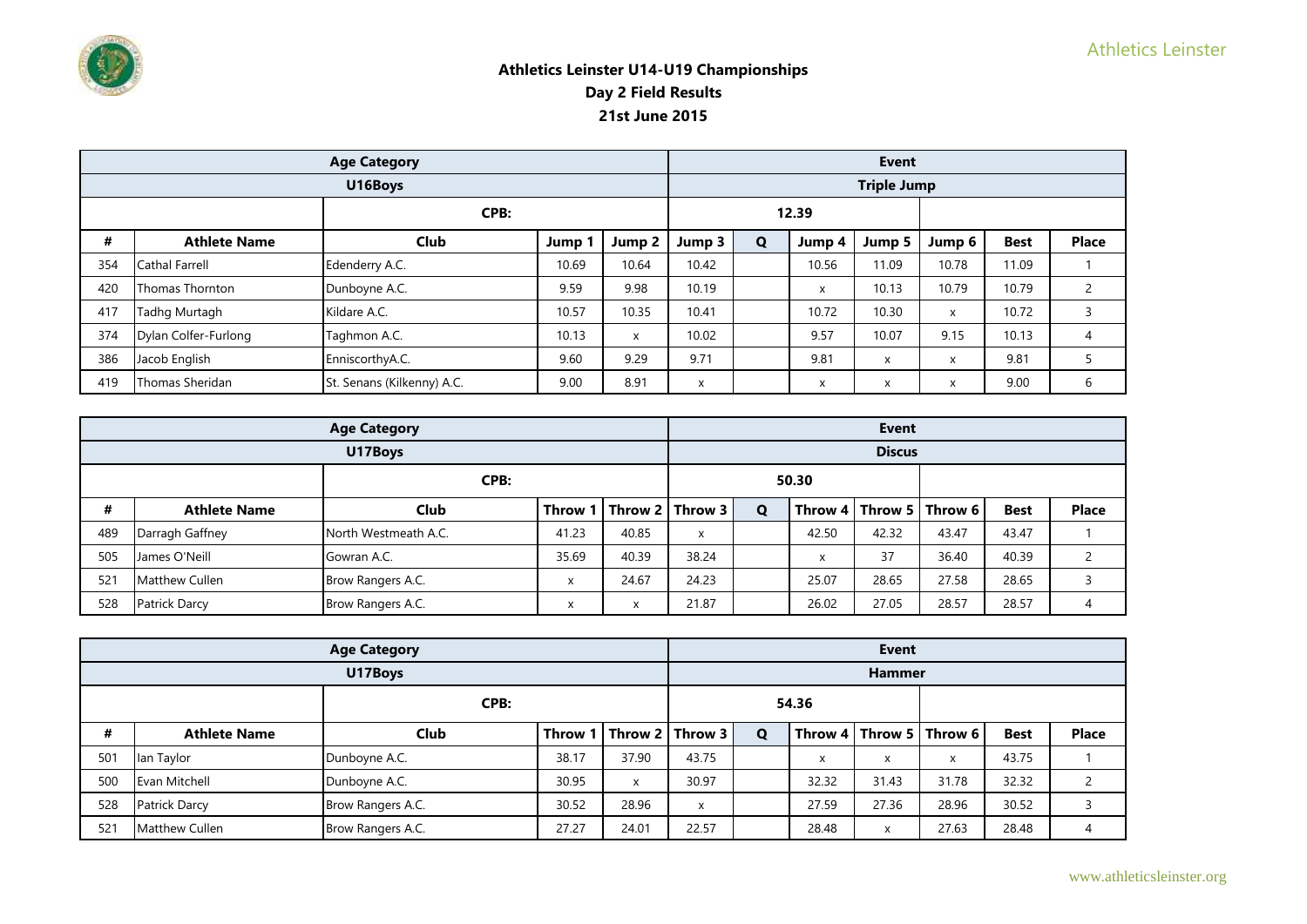| 856 | $\sim$ $\sim$<br>. .<br>.<br>TBrendan C<br>r Donnell | $\cdot$<br>uttord A.C. |  |  | --<br>. 4<br><b>JJ.</b><br>—<br>$ -$ | $\lambda$ | $F \cap AF$<br>≺ ⁄I'<br><u>JJ.TJ</u><br>- - - |  |
|-----|------------------------------------------------------|------------------------|--|--|--------------------------------------|-----------|-----------------------------------------------|--|

|      | <b>Age Category</b> |                 |                    |                   |                      | <b>Event</b> |                      |                      |                          |                    |                |  |  |
|------|---------------------|-----------------|--------------------|-------------------|----------------------|--------------|----------------------|----------------------|--------------------------|--------------------|----------------|--|--|
|      |                     | U17Boys         |                    |                   |                      |              |                      | <b>Long Jump</b>     |                          |                    |                |  |  |
| CPB: |                     |                 |                    |                   |                      |              | 6.47                 |                      |                          |                    |                |  |  |
| #    | <b>Athlete Name</b> | <b>Club</b>     | Jump               | Jump 2            | Jump 3               | Q            | Jump 4               | Jump 5               | Jump 6                   | <b>Best</b>        | <b>Place</b>   |  |  |
|      |                     | Wind            | $-2$ m/s           | $0.5 \text{ m/s}$ | $-0.7 \, \text{m/s}$ |              | $-2.6$ m/s           | $-2.3$ m/s           | $\overline{\phantom{a}}$ | $-2.6$ m/s         |                |  |  |
| 490  | David McDonald      | Menapians A.C.  | 6.06               | 5.59              | 6.36                 |              | 6.38                 | 5.23                 | $\blacksquare$           | 6.38               |                |  |  |
|      |                     | Wind            | $-2.3 \text{ m/s}$ | $0.2 \text{ m/s}$ | $-1$ m/s             |              | $-1.1 \text{ m/s}$   | $-1.2 \, \text{m/s}$ | $-0.7$ m/s               | $-1$ m/s           |                |  |  |
| 484  | Calum McGrath       | Celbridge A.C.  | 5.54               | 5.74              | 6.05                 |              | 5.78                 | 5.78                 | 5.75                     | 6.05               | $\overline{2}$ |  |  |
|      | Wind                |                 | $-1$ m/s           | $0.2 \text{ m/s}$ | $-1$ m/s             |              | $-1.2 \, \text{m/s}$ | $-2.2 \, \text{m/s}$ | $-1.8$ m/s               | 0.2 <sub>m/s</sub> |                |  |  |
| 511  | Kevin O'Connor      | EnniscorthyA.C. | 5.00               | 5.20              | $\blacksquare$       |              | 5.15                 | 4.96                 | $\,$ $\,$                | 5.20               | २              |  |  |

|      | <b>Age Category</b> |                   |              |       |                             | <b>Event</b> |            |                         |                             |             |              |  |  |
|------|---------------------|-------------------|--------------|-------|-----------------------------|--------------|------------|-------------------------|-----------------------------|-------------|--------------|--|--|
|      |                     | U18Boys           |              |       |                             |              |            | <b>Discus</b>           |                             |             |              |  |  |
| CPB: |                     |                   |              |       |                             |              | 53.58      |                         |                             |             |              |  |  |
| #    | <b>Athlete Name</b> | Club              |              |       | Throw 1   Throw 2   Throw 3 | Q            |            |                         | Throw 4   Throw 5   Throw 6 | <b>Best</b> | <b>Place</b> |  |  |
| 635  | Michael O'Sullivan  | Cushinstown A.C.  | $\checkmark$ | 33.71 | 29.12                       |              | 34.30      | X                       | x                           | 34.30       |              |  |  |
| 606  | Ciaran Coady        | Brow Rangers A.C. | 29.74        | 29.44 | 31.56                       |              | $\sqrt{ }$ | $\overline{\mathbf{v}}$ | x                           | 31.56       |              |  |  |
| 600  | Adam Kelly          | Brow Rangers A.C. | 28.91        | 28.31 | 27.58                       |              | 28.37      | 29.97                   | X                           | 29.97       |              |  |  |
| 602  | <b>Andrew Walsh</b> | Le Cheile A.C.    | 21.06        | 18.78 | 20.98                       |              | 21.36      | 21.97                   | 21.21                       | 21.97       |              |  |  |

|     |                      | <b>Age Category</b>         |         |       |                         |       |       | Event            |                             |             |                 |
|-----|----------------------|-----------------------------|---------|-------|-------------------------|-------|-------|------------------|-----------------------------|-------------|-----------------|
|     |                      | U18Boys                     |         |       |                         |       |       | <b>Shot Putt</b> |                             |             |                 |
|     |                      |                             |         |       | 16.39                   |       |       |                  |                             |             |                 |
| #   | <b>Athlete Name</b>  | Club                        | Throw 1 |       | ∣ I Throw 2 I Throw 3 I | Ο     |       |                  | Throw 4   Throw 5   Throw 6 | <b>Best</b> | <b>Position</b> |
| 603 | <b>Brendan Aspel</b> | Crookstown Millview A.C.    | 9.42    | 10.79 | 11.02                   | 11.02 | 11.04 | 11.46            | 11.86                       | 1.86        |                 |
| 621 | Jack Manning         | Kilkenny City Harriers A.C. |         | 11.51 | 11.61                   | 1.67  | 11.79 | y                | x                           | 1.79        |                 |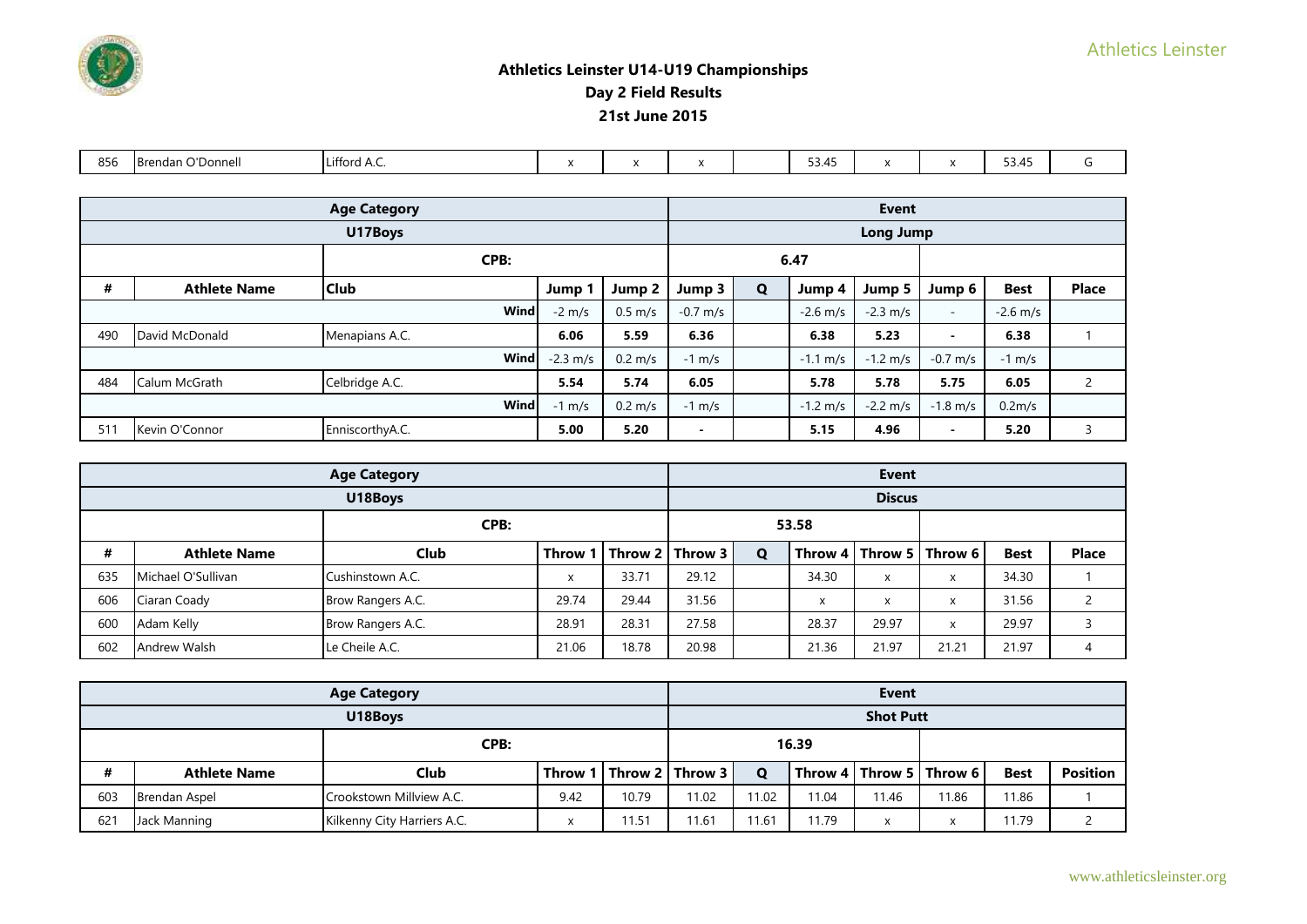

| 635 | Michael O'Sullivan | Cushinstown A.C.  | 10.89 | 11.18 | 11.46 | 11.44 | 11.19 | 11.45 | 11.71 | 11.51 |   |
|-----|--------------------|-------------------|-------|-------|-------|-------|-------|-------|-------|-------|---|
| 631 | Martin McGrane     | St. Peter's A.C.  | 11.36 | 1.39  |       | 11.39 | 11.02 | 11.02 |       | 11.39 |   |
| 606 | Ciaran Coady       | Brow Rangers A.C. | 9.07  | 8.93  | 7.96  | 9.07  | 9.37  | 8.43  | 8.03  | 9.37  |   |
| 600 | Adam Kelly         | Brow Rangers A.C. | 8.39  | 8.98  | 8.65  | 8.98  | 8.68  | 8.97  | 8.84  | 8.98  | O |

|     |                     | <b>Age Category</b> |       |       |                             |              |       | <b>Event</b>                |       |             |               |
|-----|---------------------|---------------------|-------|-------|-----------------------------|--------------|-------|-----------------------------|-------|-------------|---------------|
|     |                     | U19Boys             |       |       |                             |              |       | <b>Shot Putt</b>            |       |             |               |
|     |                     | <b>CPB:</b>         |       |       |                             | <b>15.08</b> |       |                             |       |             |               |
| #   | <b>Athlete Name</b> | Club                |       |       | Throw 1   Throw 2   Throw 3 | $\mathbf Q$  |       | Throw 4   Throw 5   Throw 6 |       | <b>Best</b> | <b>Place</b>  |
| 704 | Anu Awonusi         | St. L. O'Toole A.C. | 15.37 | X     | x                           |              | X     | 14.71                       | X     | 15.37       |               |
| 724 | John Joe Kelly      | Brow Rangers A.C.   | 13.01 | 12.48 | x                           |              | 12.93 | 12.95                       | 12.39 | 13.01       | $\mathcal{D}$ |
| 742 | Shane Joyce         | Cushinstown A.C.    | 12.45 | X     | 11.98                       |              | X     | 12.67                       | 12.2  | 12.67       |               |

|     |                     | <b>Age Category</b> |       |                    |        |       |        | <b>Event</b>       |                          |             |              |
|-----|---------------------|---------------------|-------|--------------------|--------|-------|--------|--------------------|--------------------------|-------------|--------------|
|     |                     | U19Boys             |       |                    |        |       |        | <b>Triple Jump</b> |                          |             |              |
|     |                     | <b>CPB:</b>         |       |                    |        | 13.53 |        |                    |                          |             |              |
| #   | <b>Athlete Name</b> | Club                | Jump  | Jump 2 $\parallel$ | Jump 3 | Q     | Jump 4 | Jump 5             | Jump 6                   | <b>Best</b> | <b>Place</b> |
| 742 | Shane Joyce         | Cushinstown A.C.    | 13.59 | 13.88              | 13.44  |       | 13.59  | 13.45              | $\overline{\phantom{0}}$ | 13.88       |              |
| 723 | Jason Kelly         | St. L. O'Toole A.C. | 10.81 | 11.56              | 11.41  |       | 11.42  | 11.50              | 11.43                    | 11.56       |              |

|     |                     | <b>Age Category</b> |                |       |                       |   |           | <b>Event</b>  |                                                     |             |              |
|-----|---------------------|---------------------|----------------|-------|-----------------------|---|-----------|---------------|-----------------------------------------------------|-------------|--------------|
|     |                     | U19Boys             |                |       |                       |   |           | <b>Hammer</b> |                                                     |             |              |
|     |                     | CPB:                |                |       |                       |   | 61.92     |               |                                                     |             |              |
| #   | <b>Athlete Name</b> | Club                | Throw 1        |       | l   Throw 2   Throw 3 | Q |           |               | $\mid$ Throw 4 $\mid$ Throw 5 $\mid$ Throw 6 $\mid$ | <b>Best</b> | <b>Place</b> |
| 718 | Eoin Sweeney        | Dunboyne A.C.       | 42.38          | 41.04 | $\checkmark$<br>A     |   | 44.01     | 39.43         | X                                                   | 44.01       |              |
| 724 | John Joe Kelly      | Brow Rangers A.C.   | $\lambda$<br>⌒ | 35.29 | 38.63                 |   | $\lambda$ | 38.07         | 34.46                                               | 38.63       |              |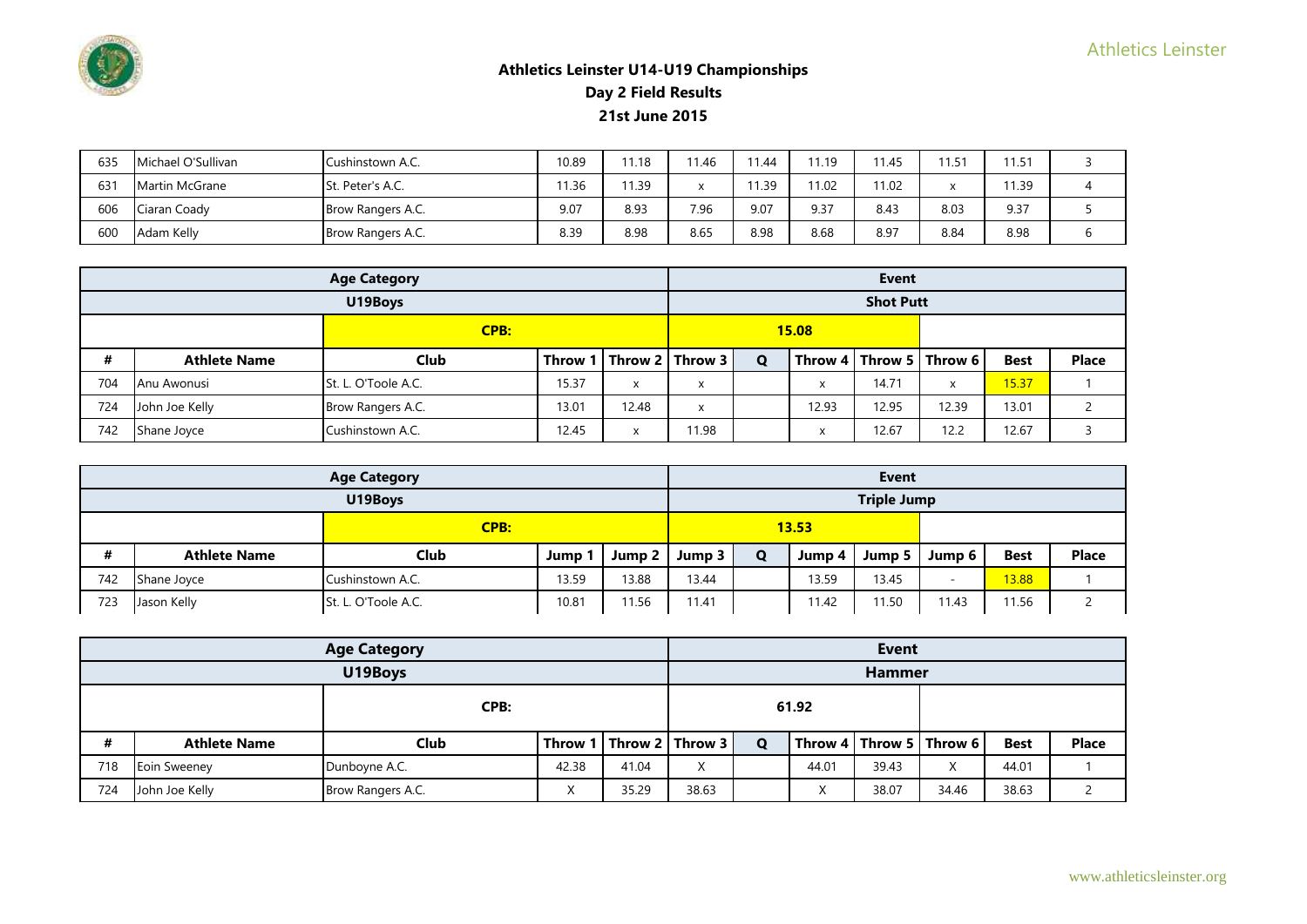

|     |                     | <b>Age Category</b>       |                   |                          |                          |             |                      | <b>Event</b>       |                          |                   |                 |
|-----|---------------------|---------------------------|-------------------|--------------------------|--------------------------|-------------|----------------------|--------------------|--------------------------|-------------------|-----------------|
|     |                     | U19Boys                   |                   |                          |                          |             |                      | <b>Long Jump</b>   |                          |                   |                 |
|     |                     | CPB:                      |                   |                          |                          |             | 7.02                 |                    |                          |                   |                 |
| #   | <b>Athlete Name</b> | Club                      | Jump 1            | Jump 2                   | Jump 3                   | $\mathbf Q$ | Jump 4               | Jump 5             | Jump 6                   | <b>Best</b>       | <b>Position</b> |
|     |                     | Wind                      | $-1$ m/s          | $-0.4 \; \text{m/s}$     | $-1.5 \text{ m/s}$       |             | $0.6$ m/s            | $-0.9$ m/s         | $-0.1 \, \text{m/s}$     | $-1$ m/s          |                 |
| 725 | <b>Keith Marks</b>  | Cushinstown A.C.          | 6.87              | 6.6                      | 6.57                     |             | 6.58                 | -                  | 6.34                     | 6.87              |                 |
|     |                     | Wind                      | $0.3 \text{ m/s}$ | $-0.1m$ /s               | $-1.3 \, \text{m/s}$     |             | $-0.2 \, \text{m/s}$ | $-$                | $\overline{\phantom{a}}$ | $0.3 \text{ m/s}$ |                 |
| 722 | James Fortune       | Enniscorthy Juvenile A.C. | 6.17              | $\overline{\phantom{0}}$ | $\overline{\phantom{0}}$ |             | 5.7                  | 5.75               | $\,$ $\,$                | 6.17              |                 |
|     |                     | Wind                      | $-0.8$ m/s        | $-0.5$ m/s               | $-1.2 \text{ m/s}$       |             | $-0.9$ m/s           | $-1.2 \text{ m/s}$ | $\overline{\phantom{a}}$ | $-0.5$ m/s        |                 |
| 742 | Shane Joyce         | Cushinstown A.C.          | 6.01              | 6.06                     | 5.39                     |             | 6.02                 | 4.73               | $\blacksquare$           | 6.06              | 3               |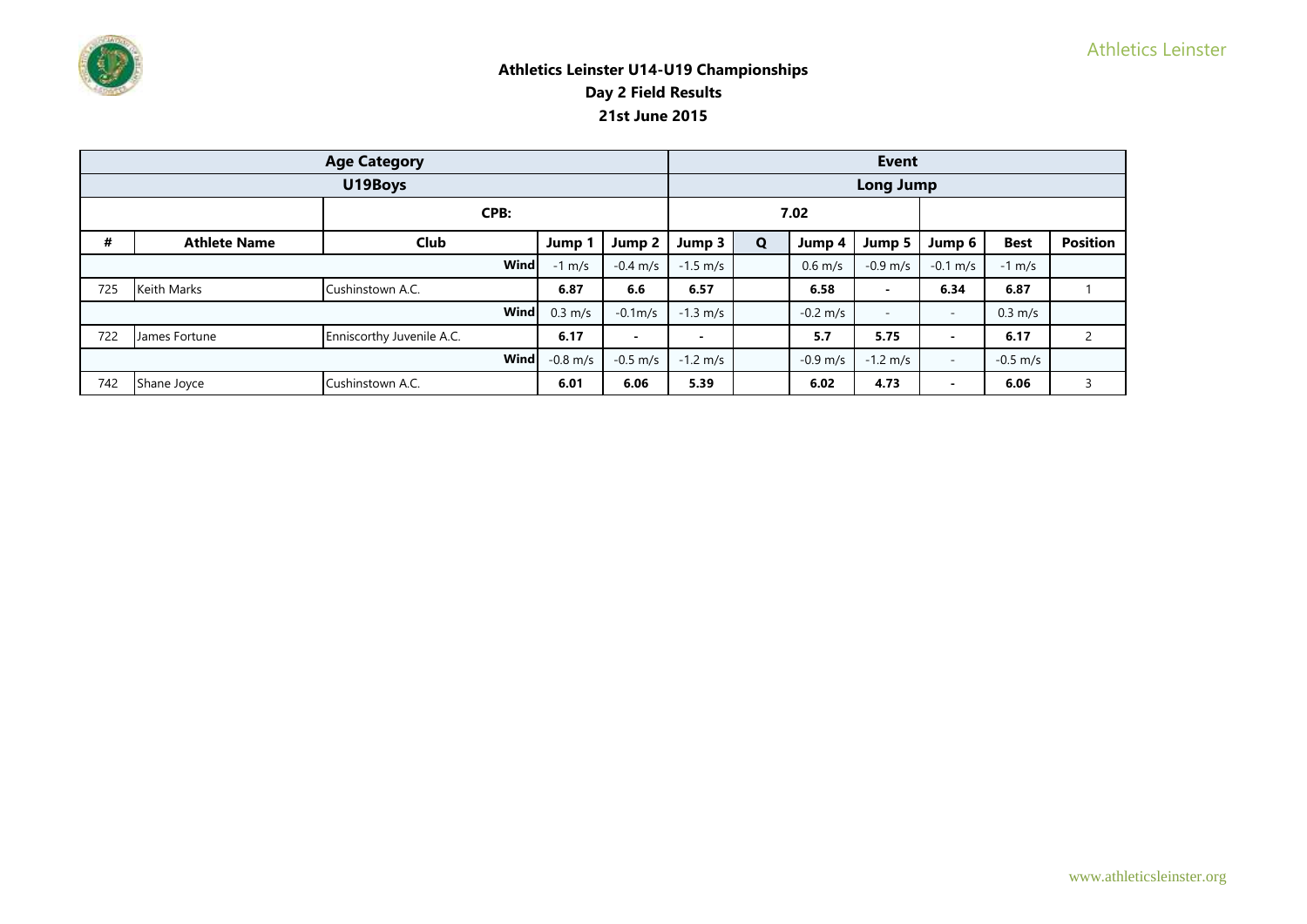

|    |                | <b>Age Category</b>        |                          |                          |            |         |            |            |            |         |         |         |                                                                              | <b>Event</b>     |         |                |             |                |
|----|----------------|----------------------------|--------------------------|--------------------------|------------|---------|------------|------------|------------|---------|---------|---------|------------------------------------------------------------------------------|------------------|---------|----------------|-------------|----------------|
|    |                | U14Boys                    |                          |                          |            |         |            |            |            |         |         |         |                                                                              | <b>High Jump</b> |         |                |             |                |
|    |                |                            |                          |                          | CBP:       |         |            |            |            | 1.60    |         |         |                                                                              |                  |         |                |             |                |
| #  | <b>Name</b>    | Club                       | SH:                      |                          |            |         |            |            |            |         |         |         |                                                                              |                  |         | <b>Fouls</b>   | <b>Best</b> | <b>Place</b>   |
|    |                |                            |                          |                          |            |         |            |            |            |         |         |         | $1.15$ 1.20 1.25 1.30 1.35 1.40 1.45 1.47 1.50 1.52 1.54 1.56 1.58 1.60 1.62 |                  |         | <b>TL</b>      |             |                |
| 67 | Peter Dunne    | Gowran A.C.                | $\overline{\phantom{0}}$ | $\overline{\phantom{a}}$ | ٠          | $\circ$ | O          | O          | $\circ$    | $\circ$ | $\circ$ | $\circ$ | XO XXO                                                                       | $\circ$          | XXO XXX | 5              | 1.60        |                |
| 47 | Leo Anderson   | Fr. Murphy A.C.            | $\overline{a}$           | $\circ$                  | $\circ$    | XO      | O          | O          | <b>XXX</b> |         |         |         |                                                                              |                  |         |                | 1.40        | $\overline{2}$ |
| 45 | Kyran O'Regan  | Celbridge A.C.             | $\overline{\phantom{0}}$ | $\circ$                  | $\circ$    | XO      | $\circ$    | XO         | <b>XXX</b> |         |         |         |                                                                              |                  |         | $\overline{c}$ | 1.40        | 3              |
| 6  | Aodhan Daly    | Greystones & District A.C. | $\overline{\phantom{a}}$ | $\circ$                  | $\circ$    | $\circ$ | $\circ$    | <b>XXX</b> |            |         |         |         |                                                                              |                  |         | 0              | 1.35        | 4              |
| 18 | Conor Brennan  | D.M.P. A.C.                | $\overline{a}$           | $\circ$                  | XXO        | $\circ$ | $\circ$    | <b>XXX</b> |            |         |         |         |                                                                              |                  |         | $\overline{2}$ | 1.35        | 5              |
| 9  | Canice Whearty | Oughaval A.C.              | ٠                        | $\circ$                  | $\circ$    | XO      | <b>XXX</b> |            |            |         |         |         |                                                                              |                  |         |                | 1.30        | 6              |
| 13 | Cian Kinlough  | St. Killians A.C.          | $\overline{\phantom{0}}$ | $\circ$                  | $\circ$    |         | XO XXX     |            |            |         |         |         |                                                                              |                  |         |                | 1.30        | 6              |
| 4  | Alan Gordon    | Greystones & District A.C. | $\overline{\phantom{0}}$ | $\circ$                  |            | XXO XXX |            |            |            |         |         |         |                                                                              |                  |         | $\overline{c}$ | 1.25        | 8              |
| 3  | Adam Quinn     | Ratoath A.C.               | $\circ$                  | XO                       | <b>XXX</b> |         |            |            |            |         |         |         |                                                                              |                  |         |                | 1.20        | 9              |
| 32 | Jack Hayes     | Dunboyne AC                |                          |                          | XXO XXX    |         |            |            |            |         |         |         |                                                                              |                  |         | $\overline{2}$ | 1.20        | 10             |
| 50 | Liam Hyland    | Cilles A.C.                |                          |                          | XO XXO XXX |         |            |            |            |         |         |         |                                                                              |                  |         | 3              | 1.20        | 11             |

|     |                      | <b>Age Category</b>        |                          |                          |                          |                          |         |    |            |            |            |                                                   |  | <b>Event</b>     |  |                |    |             |              |
|-----|----------------------|----------------------------|--------------------------|--------------------------|--------------------------|--------------------------|---------|----|------------|------------|------------|---------------------------------------------------|--|------------------|--|----------------|----|-------------|--------------|
|     |                      | U16Boys                    |                          |                          |                          |                          |         |    |            |            |            |                                                   |  | <b>High Jump</b> |  |                |    |             |              |
|     |                      |                            |                          |                          | CBP:                     |                          |         |    |            | 1.76       |            |                                                   |  |                  |  |                |    |             |              |
| #   |                      | <b>Club</b>                | lsн:                     |                          |                          |                          |         |    |            |            |            |                                                   |  |                  |  | <b>Fouls</b>   |    |             | <b>Place</b> |
|     | <b>Name</b>          |                            |                          |                          |                          |                          |         |    |            |            |            | 1.30 1.35 1.40 1.45 1.50 1.55 1.60 1.65 1.70 1.73 |  |                  |  | T.             | L. | <b>Best</b> |              |
| 419 | Thomas Sheridan      | St. Senans (Kilkenny) A.C. |                          | $\sim$                   | $\overline{a}$           | ÷                        | O       |    | O          | O          |            | XO XXX                                            |  |                  |  |                |    | 1.70        |              |
| 365 | Conor Mc Mahon       | Ardee & District           | -                        | $\overline{\phantom{a}}$ | $\overline{\phantom{a}}$ | $\overline{\phantom{a}}$ | O       |    |            | O          |            | XXO XXX                                           |  |                  |  | $\overline{2}$ |    | 1.70        | 2            |
| 376 | Eoin Keenan          | Emo / Rath AC              | $\overline{\phantom{a}}$ | $\sim$                   |                          |                          | $\circ$ |    | O          | $\circ$    | <b>XXX</b> |                                                   |  |                  |  | $\mathbf 0$    |    | 1.65        |              |
| 361 | Ciaran Connolly      | Le Cheile A.C.             | $\overline{\phantom{a}}$ | $\overline{\phantom{a}}$ |                          | XO                       | $\circ$ | XO | O          | <b>XXX</b> |            |                                                   |  |                  |  | $\overline{2}$ |    | 1.60        |              |
| 420 | Thomas Thornton      | Dunboyne A.C.              | O                        | $\circ$                  | $\circ$                  | xo I                     | XO      | O  |            | XO XXX     |            |                                                   |  |                  |  | 3              |    | 1.60        |              |
| 374 | Dylan Colfer-Furlong | Taghmon A.C.               | O                        | $\circ$                  |                          | O                        | $\circ$ | O  | <b>XXX</b> |            |            |                                                   |  |                  |  | $\mathbf 0$    |    | 1.55        | 6            |
| 395 | Liam Byrne           | St. Andrews A.C.           | O                        | O                        |                          | O                        | O       |    | XO XXX     |            |            |                                                   |  |                  |  |                |    | 1.55        |              |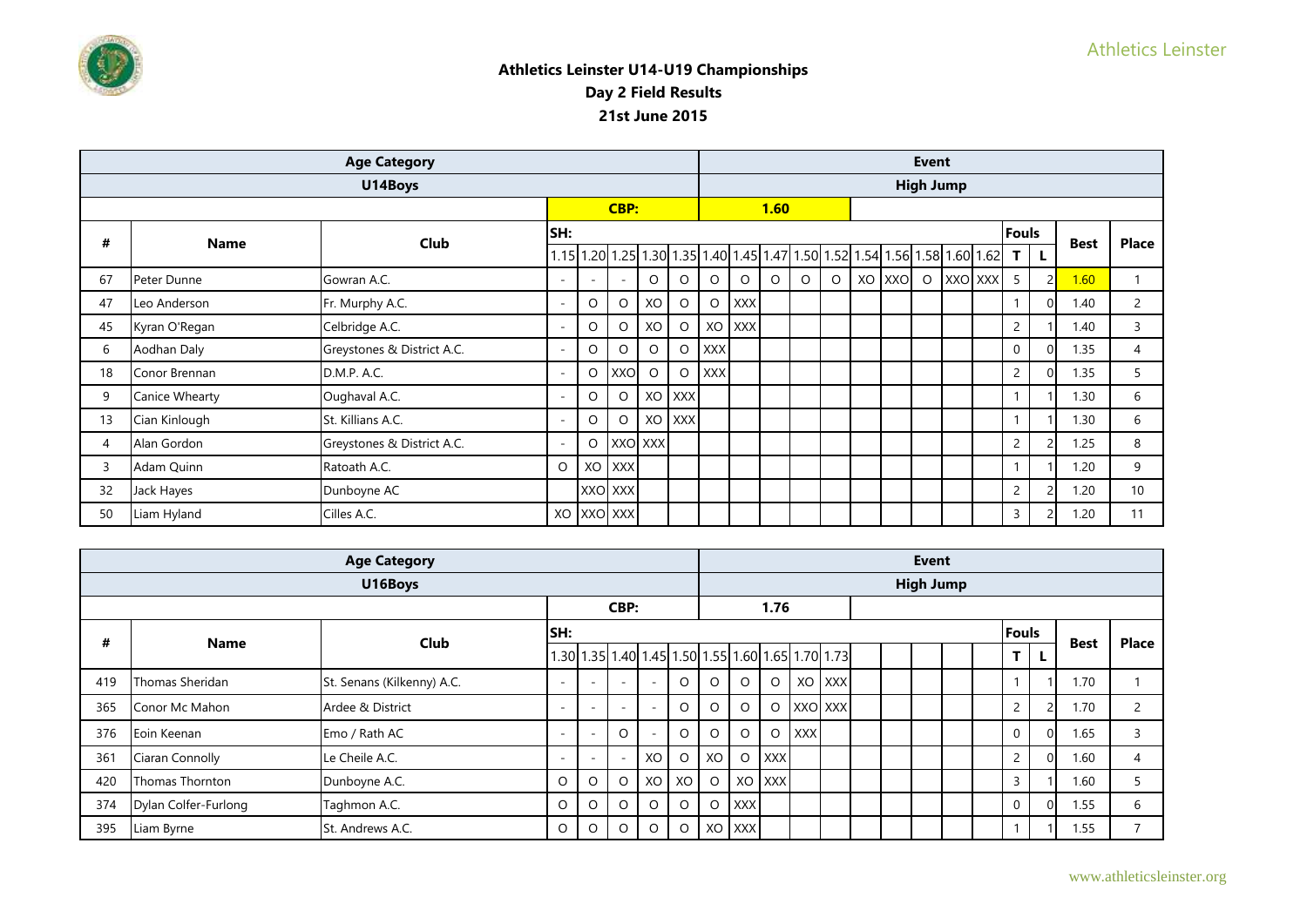

| 418 | Thomas Davis                        | $\cdot$ .<br>$\sim$<br><b>He Cheile A.C.</b> |         |                 |                           | ີ | $\sqrt{2}$<br>∼ | $\sim$ IVVV $\sim$<br>'J I XXXI |  |  |  |  |  | --<br>             |  |
|-----|-------------------------------------|----------------------------------------------|---------|-----------------|---------------------------|---|-----------------|---------------------------------|--|--|--|--|--|--------------------|--|
| 405 | .<br>.<br>el Abidove<br>MĿ<br>chael | Enniscorthy A.C.                             | $\cdot$ | $\sqrt{ }$<br>∼ | $\sim$ IVVVI<br>$\lambda$ |   |                 |                                 |  |  |  |  |  | $\supset$ E<br>. ب |  |

|     |                        | <b>Age Category</b> |      |                          |         |         |            |            |                                    |      |  |  | <b>Event</b>     |  |          |          |             |              |
|-----|------------------------|---------------------|------|--------------------------|---------|---------|------------|------------|------------------------------------|------|--|--|------------------|--|----------|----------|-------------|--------------|
|     |                        | U18Boys             |      |                          |         |         |            |            |                                    |      |  |  | <b>High Jump</b> |  |          |          |             |              |
|     |                        |                     |      |                          | CBP:    |         |            |            |                                    | 2.11 |  |  |                  |  |          |          |             |              |
| #   | <b>Name</b>            | Club                | ISH: |                          |         |         |            |            |                                    |      |  |  |                  |  | Fouls    |          | <b>Best</b> | <b>Place</b> |
|     |                        |                     |      |                          |         |         |            |            | 1.55 1.60 1.65 1.70 1.75 1.78 1.80 |      |  |  |                  |  | Т        | <b>L</b> |             |              |
| 618 | <b>Fergal Scully</b>   | Oughaval A.C.       |      | $\overline{\phantom{a}}$ | O       | $\circ$ |            |            | XXO XO XXX                         |      |  |  |                  |  |          |          | 1.78        |              |
| 650 | Shane Parle            | D.M.P. A.C.         | U    | $\circ$                  | $\circ$ |         |            | XO XXO XXX |                                    |      |  |  |                  |  |          |          | 1.75        |              |
| 652 | <b>Thomas Connolly</b> | Le Cheile A.C.      | O    | $\circ$                  | $\circ$ | $\circ$ | <b>XXX</b> |            |                                    |      |  |  |                  |  | $\Omega$ | ΟI       | 1.70        |              |

|     |                     | <b>Age Category</b>         |     |         |         |         |            |            |                                    |      |  |  | <b>Event</b>     |  |                |              |      |                     |
|-----|---------------------|-----------------------------|-----|---------|---------|---------|------------|------------|------------------------------------|------|--|--|------------------|--|----------------|--------------|------|---------------------|
|     |                     | U15Girls                    |     |         |         |         |            |            |                                    |      |  |  | <b>High Jump</b> |  |                |              |      |                     |
|     |                     |                             |     |         | CBP:    |         |            |            |                                    | 1.61 |  |  |                  |  |                |              |      |                     |
| #   | <b>Name</b>         | <b>Club</b>                 | SH: |         |         |         |            |            |                                    |      |  |  |                  |  |                | <b>Fouls</b> |      | <b>Best   Place</b> |
|     |                     |                             |     |         |         |         |            |            | 1.20 1.25 1.30 1.35 1.40 1.45 1.48 |      |  |  |                  |  | т              |              |      |                     |
| 292 | Inez Duane          | Crookstown Millview A.C.    | O   | $\circ$ | O       | $\circ$ | $\circ$    | $\circ$    | <b>XXX</b>                         |      |  |  |                  |  | $\mathbf{0}$   |              | 1.45 |                     |
| 325 | Rachel Kelly        | Kilkenny City Harriers A.C. | ۰   | $\circ$ | $\circ$ | $\circ$ |            |            | XO XO XXX                          |      |  |  |                  |  | 2              |              | 1.45 | $\overline{2}$      |
| 339 | Sophie Nicholson    | Greystones & District A.C.  | O   | $\circ$ | $\circ$ | $\circ$ | $\circ$    |            | XXO XXX                            |      |  |  |                  |  | $\overline{2}$ |              | 1.45 | 3                   |
| 331 | Sandra Donatus      | St. L. O'Toole A.C.         |     | $\circ$ | O       | $\circ$ | $\circ$    | <b>XXX</b> |                                    |      |  |  |                  |  | $\mathbf 0$    |              | 1.40 | 4                   |
| 283 | Eve Kehoe           | Suncroft A.C.               | O   | $\circ$ | $\circ$ | $\circ$ |            | XO XXX     |                                    |      |  |  |                  |  |                |              | 1.40 | 5                   |
| 282 | Erin Orr            | Dunleer A.C.                | ۰   | $\circ$ | XO      | $\circ$ | <b>XXX</b> |            |                                    |      |  |  |                  |  |                |              | 1.35 | 6                   |
| 340 | Sorcha McGlynn      | Athlone I.T. A.C.           | O   | $\circ$ | XXO     | $\circ$ | <b>XXX</b> |            |                                    |      |  |  |                  |  | 2              | $\Omega$     | 1.35 | $\overline{7}$      |
| 314 | Megan Gavin         | Navan A.C.                  | O   | $\circ$ | $\circ$ |         | XO XXX     |            |                                    |      |  |  |                  |  |                |              | 1.35 | 8                   |
| 284 | <b>Grace Cloney</b> | Adamstown A.C.              | O   | O       | XXO XXX |         |            |            |                                    |      |  |  |                  |  | $\overline{2}$ |              | 1.30 | 9                   |